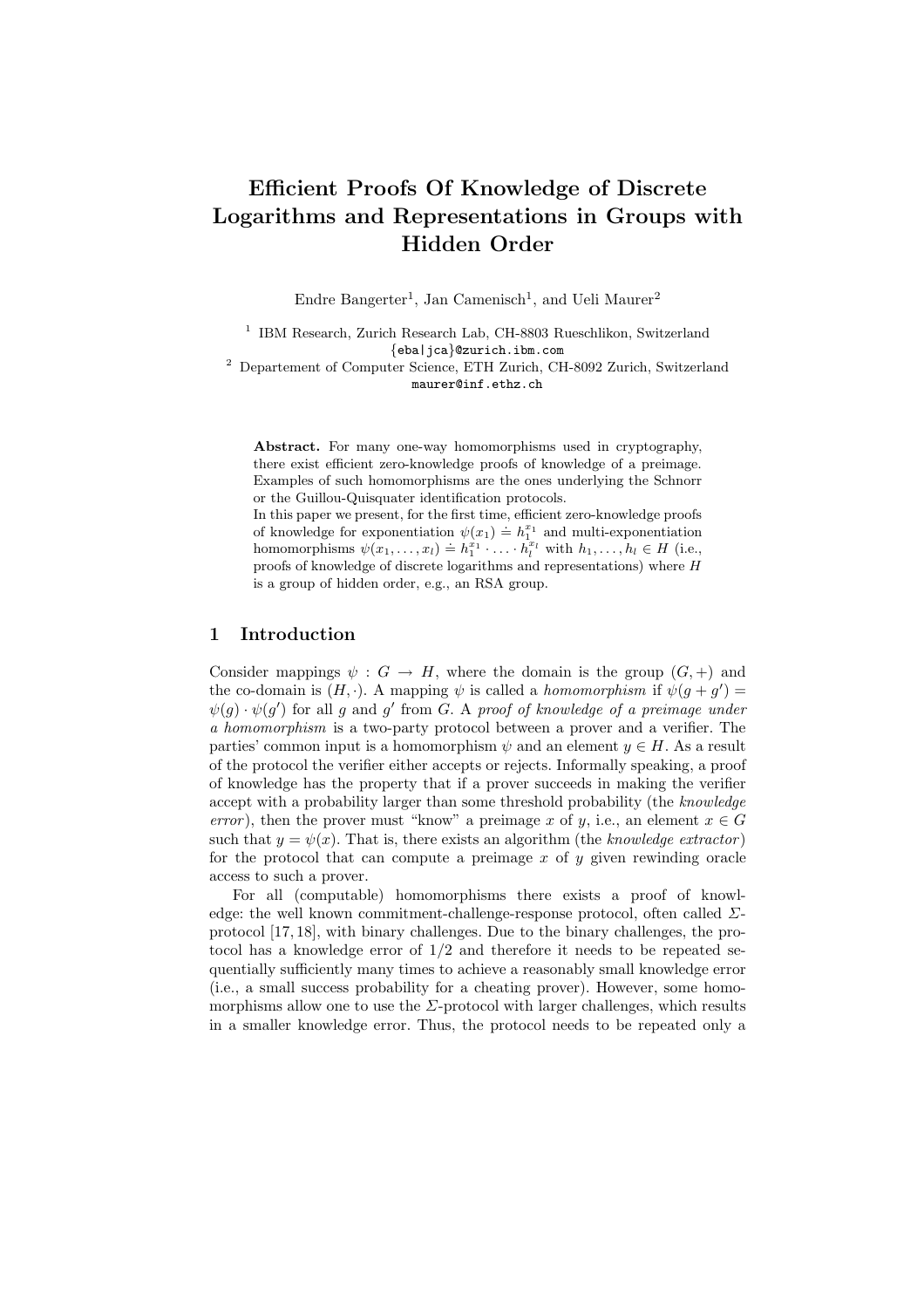few times or just once, which is an order of magnitude more efficient. Examples of homomorphisms for which this is known to be possible are for instance those underlying the Schnorr and the Guillou-Quisquater identification schemes [32, 27]. In fact, Cramer [17] remarks that all the homomorphisms for which this is the case allow one to compute some information (e.g., the order of the group) from their description that enables the knowledge extractor, together with the information extracted from a convincing prover, to compute a preimage. Cramer calls such homomorphisms special.

Unfortunately, many homomorphisms widely used in cryptographic protocols are not known to be special and hence the most efficient proofs of knowledge known for them is the  $\Sigma$ -protocol with binary challenges. Prominent examples of such homomorphisms are exponentiations  $\psi(x_1) \doteq h_1^{x_1}$  and multiexponentiations  $\psi(x_1, \ldots, x_l) \doteq h_1^{x_1} \cdot \ldots \cdot h_l^{x_l}$  with  $h_1, \ldots, h_l \in H$  in hidden order groups  $H$ , e.g., where  $H$  is a class group [7,22] or an RSA group. Such homomorphisms are for instance the basis of recent group signature and identity escrow schemes, credential systems, and fair exchange protocols [2, 1, 8–10, 28, 5, 25, 11. In fact in these schemes, the authors often employ the  $\Sigma$ -protocol with non-binary challenges, sometimes wrongly relying on them to be proofs of knowledge in this setting as well.

Related Work. Girault [26] suggests an efficient proof of knowledge for discrete logarithms in the RSA group based on the  $\Sigma$ -protocol. His approach is to publish the order of the sub-group in which the images lies. This requires, on the one hand, that the RSA modulus has a special form and, on the other hand, the non-standard assumption that giving away the order of the sub-group does not allow one to factor the RSA modulus. Also, one can no longer make use of the RSA-trapdoor for this subgroup with this approach.

Poupard and Stern [30] describe an identification scheme based on the  $\Sigma$ protocol, where the private key is a discrete logarithm of a generator of a subgroup of the RSA group. They show that from an adversary that breaks the identification scheme, a discrete logarithm can be extracted. While their construction is appropriate to prove the security of their identification scheme, their protocol is not a proof of knowledge of a discrete logarithm in the RSA group.

The most relevant work in the field is that by Damgård and Fujisaki [21] (based on work by Fujisaki and Okamoto [24]). They show that the  $\Sigma$ -protocol can be used in certain cases to demonstrate knowledge of a discrete logarithm (or representation) in hidden order groups provided that the prover is not given the group's order. Let us refer in the following to the Damgård and Fujisaki scheme as the DF scheme. As pointed out and explained in detail by its authors [21], the DF scheme is not a (computational) proof of knowledge according to the standard definition [4]. Rather, it only works in a stronger definitional setting resulting in "weak proofs of knowledge". Technically, the DF scheme demonstrates knowledge only over a suitable probability distribution of (multi-) exponentiations. This distribution is enforced in a setup phase prior to the proof protocol. While for some applications this is appropriate, it often leads to complicated and error-prone proofs of security as one can no longer consider each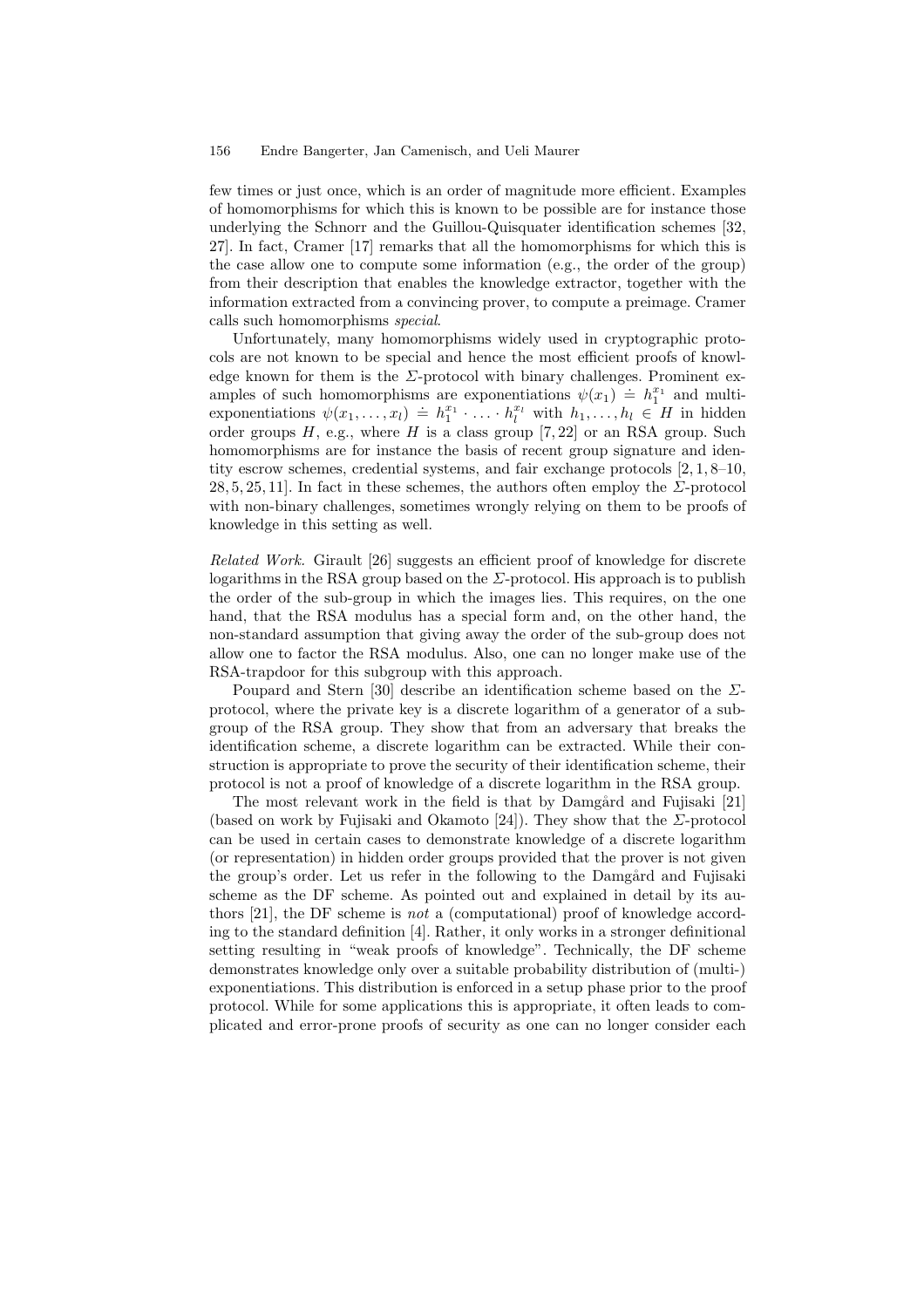proof protocol separately (as one could with standard proofs of knowledge) but has to analyze all of them in conjunction with each other. In fact, many authors seem not to be aware of this fact and correspondingly the security analysis of their applications using the DF scheme are incomplete or false.

Our Results. In this paper we provide two independent, new methods to obtain, for the first time, efficient zero-knowledge proofs of knowledge for (multi-) exponentiations in hidden order groups  $H$ , where the order  $H$  is not known to at least the verifier.

Our first method is based on the  $\Sigma$ -protocol. It relies on the new idea to provide auxiliary information to the verifier (and thus to the knowledge extractor) to obtain proofs of knowledge for homomorphisms for which the  $\Sigma$ -protocol is not known to work otherwise. The method applies to (multi-) exponentiation homomorphisms in hidden order groups  $H$ , provided that the prover (but not the verifier) knows the order  $H$ . The method relies on the hardness of a new computational problem, which we call the pseudo-preimage problem. We prove the pseudo-preimage problem to be hard under standard assumptions, e.g., the RSA assumption. This result is of potential independent interest for the construction of new cryptographic schemes.

Our second method is based on a new protocol, which we call the  $\Sigma^+$ protocol. The  $\Sigma^+$ -protocol yields efficient proofs of knowledge for any (multi-) exponentiation homomorphism in groups  $H$  with hidden order. The efficiency of the proof depends on the smallest factor of the order of the homomorphism's image. Thus, we obtain for instance efficient proofs for discrete logarithm-based homomorphisms in RSA groups whose modulus is a product of two safe primes. Technically, we apply the ideas underlying the DF scheme and extend them to obtain standard proofs of knowledge. As a consequence one can always use our protocol instead of the DF scheme to obtain standard proofs of knowledge. Yet, compared to the DF scheme, our protocol is applicable to a wider number of settings and is also more efficient in certain application scenarios.

A Remark on the Presentation. We formulate all our new results for multiexponentiation  $\psi_M$  :  $\mathbb{Z}^l \to H$  in hidden order groups H, i.e., mappings  $\psi_M(x_1, \ldots, x_l) \doteq h_1^{x_1} \cdot \ldots \cdot h_l^{x_l}$  with  $h_1, \ldots, h_l \in H$ . We would like to emphasize that the results (trivially) specialize to the practically relevant cases such as when  $H$  is an RSA group or a class group and also to simple exponentiations  $\psi_M(x) = h^x$ . We recall that what we call a proof of knowledge for a multiexponentiation homomorphism is often referred to as a proof of knowledge of a representation.

Outline. The remainder of this paper is structured as follows: In  $\S 2$  we introduce the basic concepts and the notation we use. In  $\S 3$  we introduce the notion of a pseudo-preimage and the related pseudo-preimage problem, which we prove to be hard under standard assumptions. In  $\S$  4 we review the  $\Sigma$ -protocol and its properties and then making use of the hardness of the pseudo-preimage problem we discuss the first of our new methods, i.e., the one based on the  $\Sigma$ -protocol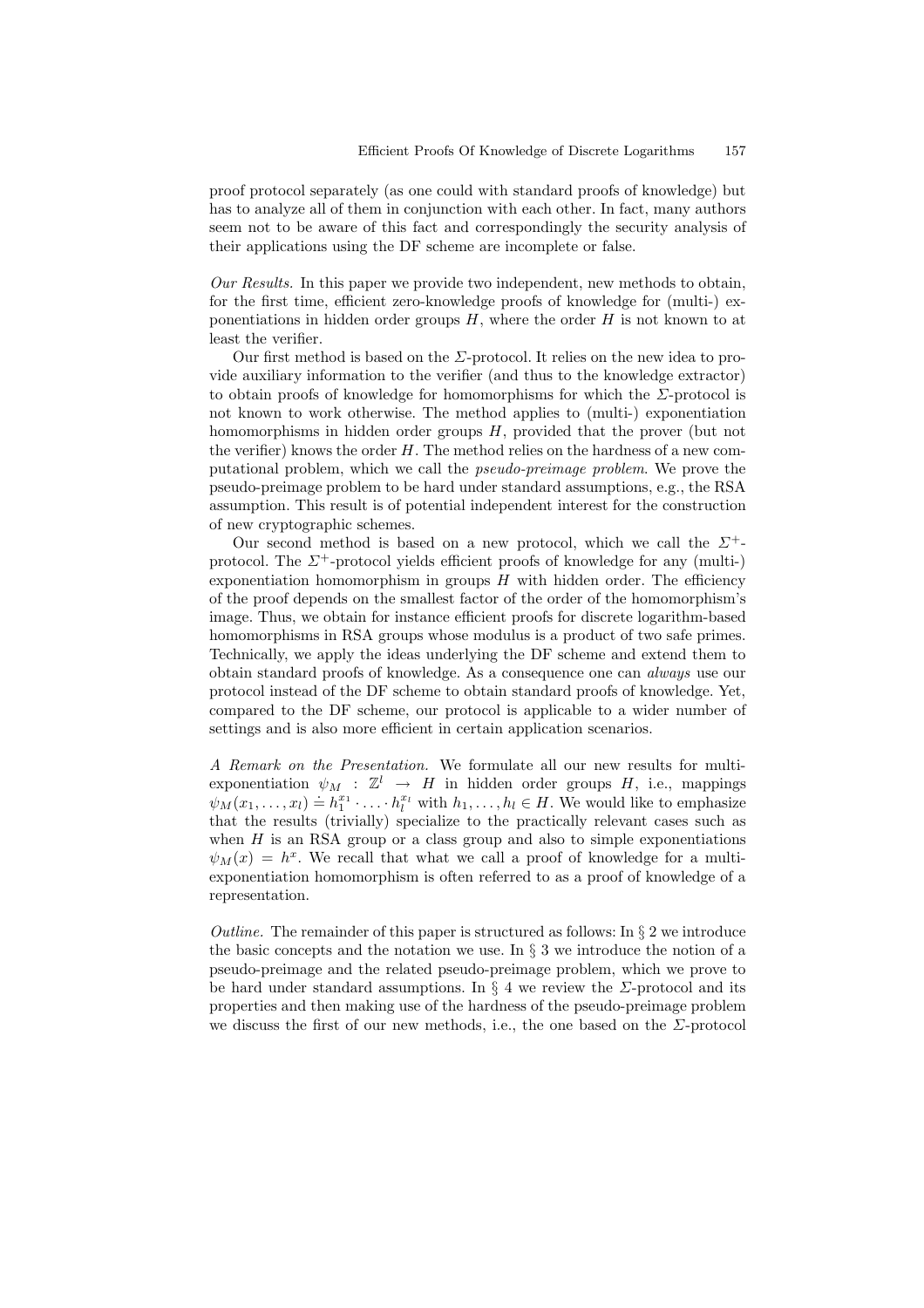where the verifier is given auxiliary information. In  $\S 5$  we discuss our second method which is based on the  $\Sigma^+$ -protocol.

# 2 Preliminaries

Let M be an algorithm. By  $y \leftarrow M(x)$ , we denote that y was obtained by running M on input x. If M is deterministic, then this y is unique; if M is probabilistic, then  $y$  is a random variable.

By  $k$  we denote an integer *security parameter*. A *negligible function* is a function that, asymptotically in  $k$ , is smaller than one divided by any polynomial in  $k$ .

We call a computational problem hard if there is a probability ensemble  $\mathcal{D}(k)$ on problem instances such that for any probabilistic polynomial-time algorithm, the probability of solving the problem over choices according to  $\mathcal{D}(k)$  is negligible. If there is a probabilistic polynomial-time algorithm that is successful over choices  $\mathcal{D}(k)$  with probability  $1 - \nu(k)$ , where  $\nu(k)$  is a negligible function, we call the problem easy.

Let  $(G, +)$  and  $(H, \cdot)$  be abelian groups, with their identity elements denoted 0 and 1, respectively. By |H| we denote the order of the group  $H$ , and by |h| the order of the element  $h \in H$ . We say that a group H has hidden order if there is a description of  $H$  such that it is hard to compute a nonzero multiple of |H|. A (group) homomorphism  $\psi$  is a mapping  $\psi : G \to H$ such that  $\psi(g_1 + g_2) = \psi(g_1) \cdot \psi(g_2)$  for all  $g_1, g_2 \in G$ . We recall that the image of a homomorphism, denoted image( $\psi$ ), is a subgroup of its co-domain H. In the following we assume that  $H$  is a finite group. Throughout the paper  $\psi_M$  stands for a multi-exponentiation homomorphism  $\psi_M : \mathbb{Z}^l \to H$ , where  $\psi_M(x_1,\ldots,x_l) = h_1^{x_1} \cdot \ldots \cdot h_l^{x_l}$  and  $h_1,\ldots,h_l \in H$ . We always assume that groups and homomorphisms are computationally tractable. That is, there shall be descriptions of groups and homomorphisms such that in (probabilistic) polynomialtime one can evaluate the group operation, invert group elements, test membership in the group, uniformly choose an element from the group (for finite groups), and evaluate a homomorphism.

By a collection of homomorphisms  $\Psi$  we refer to a (finite or infinite) set of homomorphisms together with a probability ensemble  $\mathcal{D}_{\Psi}(k)$  on  $\Psi$ . We assume that there is a probabilistic polynomial-time algorithm that allows one to chose homomorphisms  $\psi$  according to  $\mathcal{D}_{\Psi}(k)$ . Also, we consider sequences of sets  $\Psi(k) \doteq \{\psi : \psi \in \Psi, \psi : G \to H, \text{ and } [\log(|H|)] = k\}.$  The notion of a collection of homomorphisms  $\Psi$  comprises as special cases sequences of homomorphisms, where  $\Psi$  is an infinite set of homomorphisms indexed by the security parameter, and single homomorphisms, i.e.,  $\Psi = {\psi}.$ 

Given a binary relation  $\mathcal{R}$ , we denote the corresponding language by  $\mathcal{L}_{\mathcal{R}}$ . Homomorphism collections give rise to what we call a homomorphism relation

$$
\mathcal{R}[\Psi] \doteq \{ ((\psi, y), x) : \psi \in \Psi, \psi : G \to H, x \in G, y \doteq \psi(x) \} \text{ or}
$$
  

$$
\mathcal{R}[\Psi(k)] \doteq \{ ((\psi, y), x) : \psi : \in \Psi(k), \psi : G \to H, x \in G, y \doteq \psi(x) \} .
$$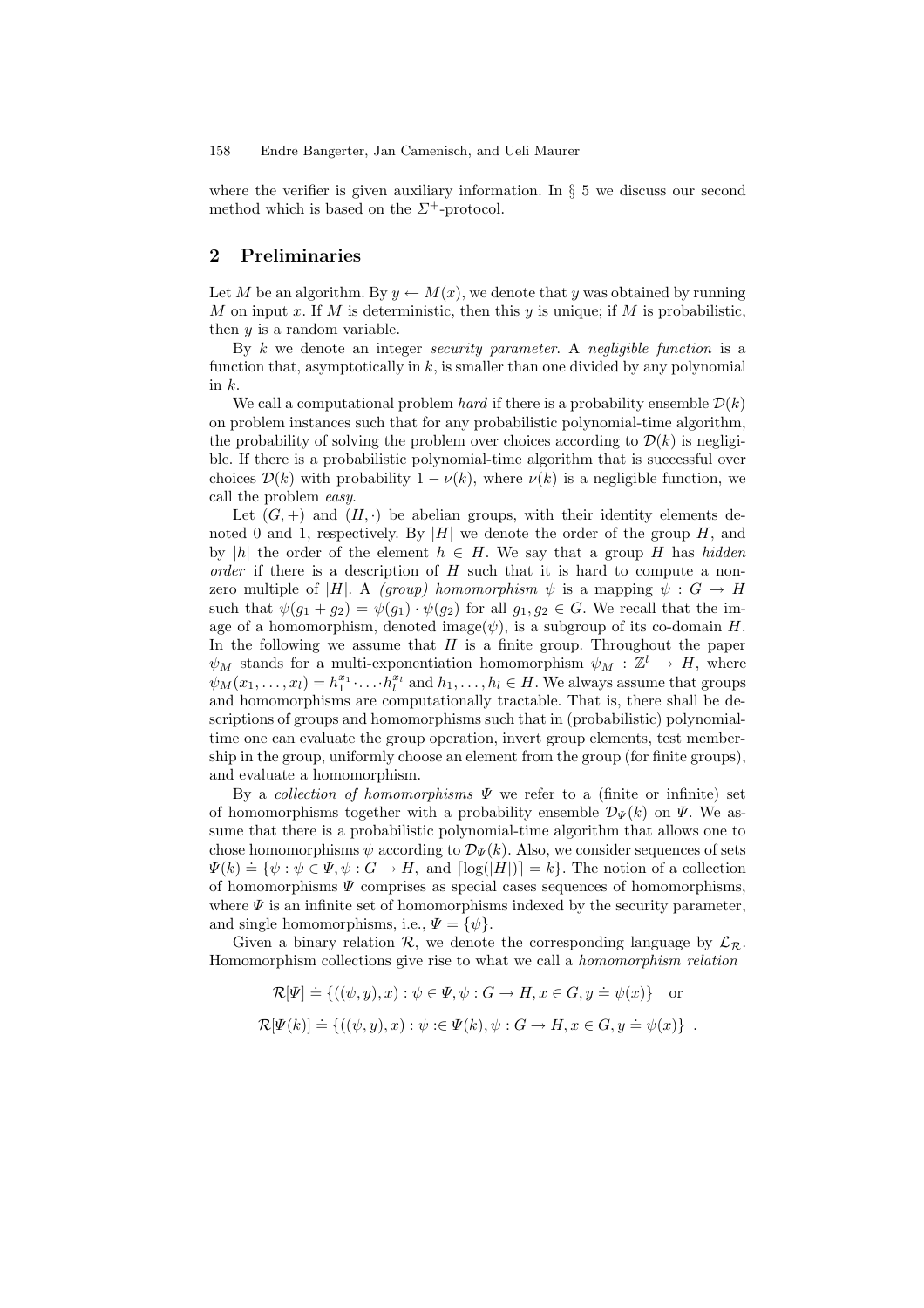Our results on (computational) proofs of knowledge are formulated with respect to the corresponding definitions put forth by Bellare and Goldreich [4].

# 3 The Pseudo-Preimage Problem

In this section we introduce the notion of a pseudo-preimage of a homomorphism and a related computational problem termed the pseudo-preimage problem. While the pseudo-preimage problem has not been explicitly considered in existing work, it is implicit in the construction of all known knowledge extractors for the  $\Sigma$ -protocol. In fact, these constructions crucially rely on the existence of easy instances of the pseudo-preimage problem. In the following we prove that for a large class of multi-exponentiation homomorphisms the pseudo-preimage problem is hard.

**Definition 1 (Pseudo-Preimage).** Consider a homomorphism  $\psi : G \to H$ and  $y \in H$ . A pseudo-preimage of y under  $\psi$  is a pair  $(v, w)$  such that  $y^v = \psi(w)$ , where v is a non-zero integer and  $w \in G$ . We refer to v as the exponent of the pseudo-preimage  $(v, w)$ .

Note that when  $\psi$  is not surjective, then there are pseudo-preimages  $(v, w)$ of  $y \in H$  under  $\psi$  even for elements  $y \notin \text{image}(\psi)$ .

Definition 2 (Pseudo-Preimage Problem). The pseudo-preimage (PP) problem for a homomorphism  $\psi$  is to compute a preimage x of y under  $\psi$  given a pseudo-preimage  $(v, w)$  of y under  $\psi$ , with  $y \in \text{image}(\psi)$ .

For homomorphisms that are easy to invert, the PP problem trivially is easy. More interestingly, the PP problem is also easy for certain one-way homomorphisms. In fact, as we will see in § 4.1, the existence of easy instances of the PP problem for one-way homomorphisms is key for the construction of knowledge extractors for the  $\Sigma$ -protocol. Examples of such one-way homomorphisms are the ones underlying the Schnorr and the Guillou-Quisquater schemes.

In the following we show that the PP problem is hard for multiexponentiations in groups for which the ROOT problem, i.e., computing roots, is hard. Let us introduce concepts and notation used for the formulation of this result. We recall the ROOT problem for an arbitrary abelian group  $H$ . It is to compute a  $h \in H$  such that  $h^e = u$  given an integer  $e > 1$  and a group element  $u \in H$ . Next, we define generators  $\mathcal{D}_R$  and  $\mathcal{D}_P$  for the ROOT and PP problem, respectively. Let  $H$  be an arbitrary multiplicative abelian group and let  $l$  be an arbitrary integer parameter. The generator  $\mathcal{D}_{\mathcal{R}}(H)$  works as follows: 1) Choose  $u \in_{\mathcal{U}} H$  and an integer  $e > 1$  such that  $gcd(|H|, e) = 1$ , whereas the distribution of e may be arbitrary. 2) Output the ROOT problem instance  $(u, e)$ .

In the definition of the generator for the PP problem we use as a subroutine a probabilistic polynomial-time algorithm  $\mathcal{D}(H, l)$  with the following properties. The algorithm  $\mathcal{D}(H, l)$  outputs tuples  $(v,(w_1, \ldots, w_l), (e_1, \ldots, e_l))$ , where v is an integer and  $(w_1, \ldots, w_l)$  and  $(e_1, \ldots, e_l)$  are elements of  $\mathbb{Z}^l$ , such that  $v \nmid$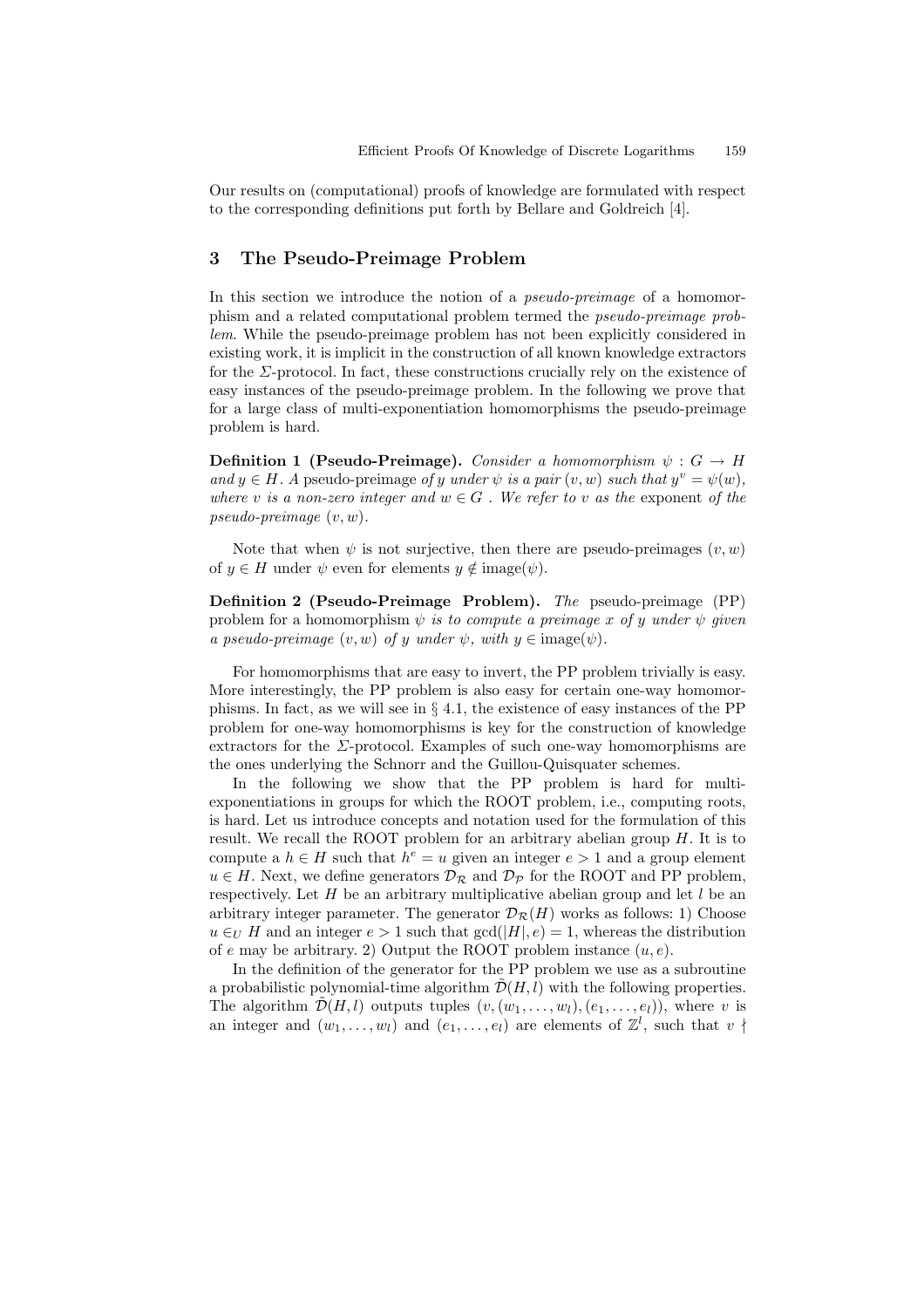$(e_1w_1 + \ldots + e_lw_l)$  and  $gcd(|H|, v) = 1$ . Apart from this, the tuples may be distributed arbitrarily. Note that the latter condition can be fulfilled by  $\mathcal{D}(H, l)$ without being given |H|. It suffices if one can compute a  $\lambda^+ \geq |H|$  from the description of H. Then one can, for instance, choose a v as a prime  $\geq \lambda^+$ .

Now, the generator  $\mathcal{D}_{\mathcal{P}}(H, |H|, l)$  is as follows: 1) Choose  $(v,(w_1,\ldots,w_l),(e_1,\ldots,e_l)) \leftarrow \tilde{\mathcal{D}}(H,l)$  and an element  $h \in_U H$ . 2) Set  $h_1 \doteq h^{e_1}, \ldots, h_l \doteq h^{e_l}$  and define the homomorphism  $\psi_M : \mathbb{Z}^l \to H$  by  $\psi_M(x_1, \ldots, x_l) \doteq h_1^{x_1} \cdots h_l^{x_l} \cdot 3$  Set  $(z_1, \ldots, z_l) \doteq (w_1v^{-1} \pmod{|H|}, \ldots, w_lv^{-1}]$  $(\text{mod } |H|))$  and let  $y = \psi_M(z_1, \ldots, z_l) = h_1^{z_1} \cdot \ldots \cdot z_l^{z_l}$ . (Note that by construction tion  $(v,(w_1,\ldots,w_l))$  is a pseudo-preimage of y under  $\psi_M$ .) 4) Output the PP problem instance  $((v,(w_1,\ldots,w_l)),y,\psi_M)$ .

Let be given computational problems  $P_1$  and  $P_2$  and the respective generators  $\mathcal{D}_1$  and  $\mathcal{D}_2$ . We say  $P_2$  is reducible to  $P_1$ , if given a probabilistic polynomial-time solver M with non-negligible success probability for  $P_1$  over choices of  $\mathcal{D}_1$ , one can construct a probabilistic polynomial-time solver given black box access to M that has non-negligible success probability for  $P_2$  over choices of  $\mathcal{D}_2$ . We denote this by  $P_1[\mathcal{D}_1] \geq P_2[\mathcal{D}_2]$ .

**Theorem 1.** For the generators  $\mathcal{D}_{\mathcal{R}}(H)$  and  $\mathcal{D}_{\mathcal{P}}(H, |H|, l)$  (as defined above) we have  $PP[\mathcal{D}_{\mathcal{P}}(H, |H|, l)] \geq \text{ROOT}[\mathcal{D}_{\mathcal{R}}(H)].$ 

Proof. Let M denote a probabilistic polynomial-time solver of the PP problem that is successful with non-negligible probability over choices of  $\mathcal{D}_{\mathcal{P}}$ .

Given an instance of the ROOT problem  $(u, e) \leftarrow \mathcal{D}_{\mathcal{R}}(H)$  we construct an instance of the PP problem as follows. Choose  $(v', (w'_1, \ldots, w'_l), (e'_1, \ldots, e'_l)) \leftarrow$  $\tilde{\mathcal{D}}(H,l)$ . Then we set  $h' = u^v$ ,  $h'_1 \doteq h'^{e_1}, \ldots, h'_l \doteq h'^{e'_l}$  and define the homomorphism  $\psi'_{M}$ :  $\mathbb{Z}^l \to H$  by  $\psi'_{M}(x_1, \ldots, x_l) = h'_1^{x_1} \cdot \ldots \cdot h_l^{x_l}$ . We set  $y' = u^{(e'_1w'_1 + ... + e'_iw'_l)}$ . It is easy to see that we have constructed an instance  $(v', (w'_1, \ldots, w'_l), y', \psi'_M)$  of the PP problem.

Now, we invoke M on input  $(v', (w'_1, \ldots, w'_l), y', \psi'_M)$  and let us assume that M outputs a preimage  $(z_1, \ldots, z_l)$  of y' under  $\psi'_M$ . Thus we have  $y'^{v'} = (h'^{z_1}_1 \cdot$  $\cdots$   $h_l^{(z_l)}v' = h'(e'_{1}z_1 + \cdots + e'_{l}z_l)v'$  and  $y'^{v'} = h'_1^{v_1'} \cdots h_l^{v_l'} = h'(e_1'w_1' + \cdots + e'_{l}w_l')$ . Using  $\lambda = (e'_1 w'_1 + \ldots + e'_l w'_l) - (e'_1 z_1 + e'_2 z_2 + \ldots + e'_l z_l) v$  we have  $h'^{\lambda} = 1$ . By assumption  $v \nmid (e'_1w'_1 + ... + e'_l w'_l)$  and thus  $\lambda \neq 0$ , i.e.,  $\lambda$  is a non-zero multiple of the order of h'. As h' and u have the same order,  $\lambda$  is also a multiple of the order of u. This allows us to compute the e-th root of u as follows. We note that  $\lambda$  is not necessarily co-prime to e. However, we have by assumption  $gcd(e, |H|) = 1$ . Thus we can easily find a multiple  $\lambda'$  of |u| that is co-prime to e, if we set  $\lambda' \doteq \lambda$ and compute  $\lambda' = \lambda'/\text{gcd}(e, \lambda')$  until  $\text{gcd}(e, \lambda') = 1$ . Finally we compute  $1/e$ modulo  $\lambda'$  to obtain  $u^{1/e}$ .

It remains to show that the distribution of instances  $(v', (w'_1, \ldots, w'_l), y', \psi'_M)$ of the PP problem constructed above is equal to the distribution of instances generated by  $\mathcal{D}_{\mathcal{P}}(H, |H|, l)$ . From  $y^v = \psi_M(w_1, \dots, w_l)$  and  $gcd(v, |H|) = 1$  we have that the image element y is uniquely determined by  $\psi_M$  and  $(v,(w_1,\ldots,w_l))$ and the same is true for  $((v', (w'_1, \ldots, w'_l), y', \psi'_M)$ . Hence, it suffices to show that the distribution of  $v'$ ,  $(w'_1, \ldots, w'_l)$ , and  $\psi'_M$  is indistinguishable from the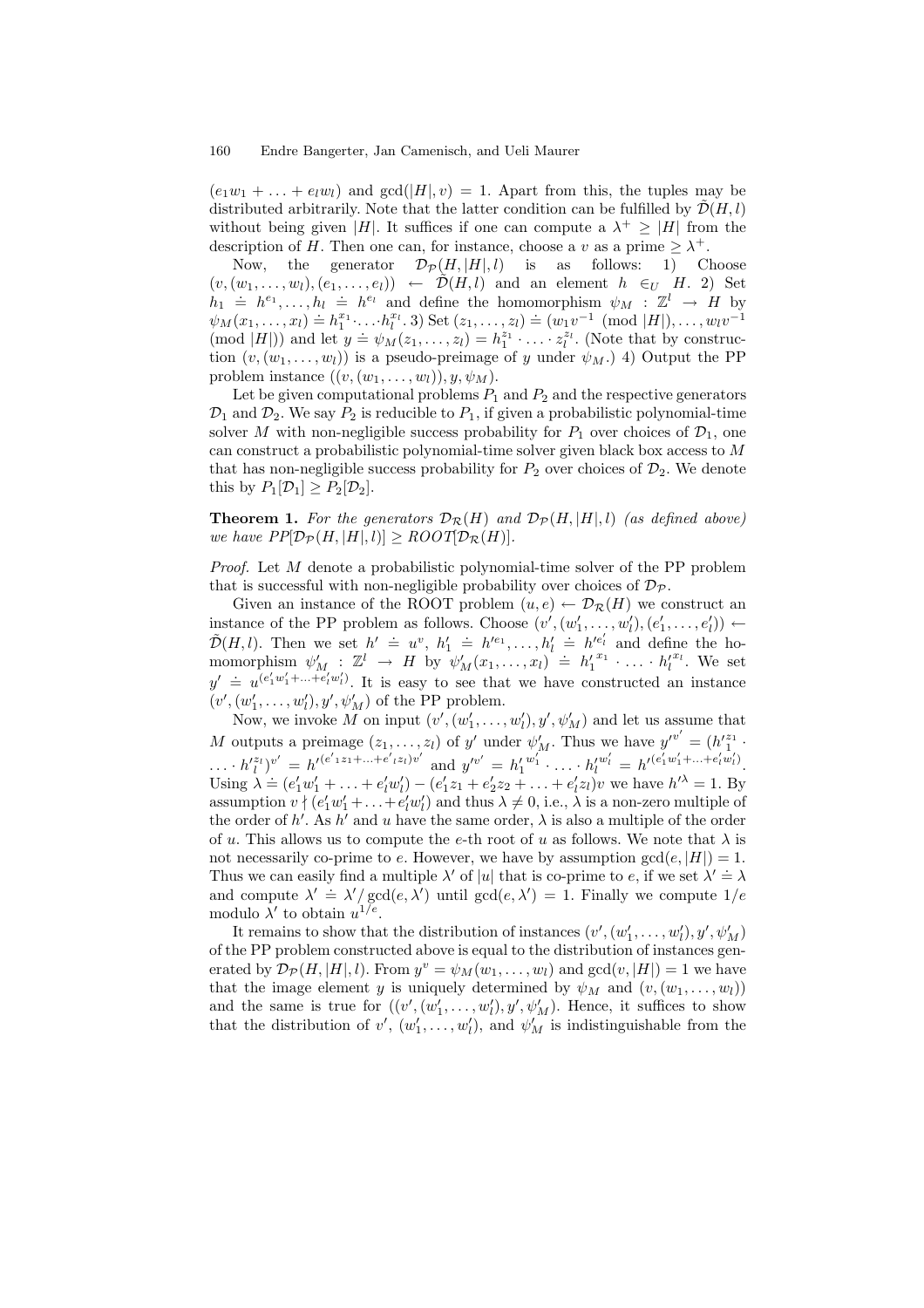distribution of the corresponding quantities chosen by  $\mathcal{D}_{\mathcal{P}}(H, |H|, l)$ . By construction the distribution of tuples  $(v', (w'_1, \ldots, w'_l), (e'_1, \ldots, e'_l))$  chosen above is the same as the one of those output by  $\mathcal{D}_{\mathcal{P}}(H, |H|, l)$ . It remains to see that  $\psi'_{M}$ and  $\psi_M$  have the same distribution. To this end, note that  $h' = u^v$ , where u is a uniform random element of H. From  $gcd(v, |H|) = 1$  it follows that  $h'$  is uniformly distributed in  $H$ , and thus has the same distribution as the element h chosen by the generator  $\mathcal{D}_{\mathcal{P}}(H, |H|, l)$ . The claim now follows immediately, as the homomorphism  $\psi'_{M}$  is constructed from  $h'$  in the same way as is  $\psi_{M}$  from  $h$ by the generator  $\mathcal{D}_{\mathcal{P}}(H, |H|, l)$ .

 $\Box$ 

Theorem 1 implies that the PP problem is hard for multi-exponentiations in groups for which the ROOT problem is hard. This is widely assumed to be the case for RSA groups [31] and class groups [7]. Moreover, Damgård and Koprowski [22] have shown that if a group has hidden order and if the order of that group contains a large prime factor, then the ROOT problem is hard for generic algorithms.

Corollary 1. There is a probabilistic polynomial-time algorithm M such that the probability distributions  $((v,(w_1,\ldots,w_l)),y,\psi_M) \leftarrow \mathcal{D}_{\mathcal{P}}(H,|H|,l)$  and  $((v,(w_1,\ldots,w_l)),y,\psi_M)\leftarrow M(H,l)$  are equal.

Corollary 1 follows from the proof of Theorem 1. It implies that instances of the PP problem as output by  $\mathcal{D}_{\mathcal{P}}(H, |H|, l)$  do not reveal any computational information on the order of H.

# 4 Efficient Proofs of Knowledge Using Auxiliary Pseudo-Preimages

This section presents a new technique that uses the hardness of the pseudopreimage problem to yield proofs of knowledge for multi-exponentiations  $\psi_M$ in groups for which the ROOT problem is hard (e.g., RSA groups and class groups). The proofs are based on the  $\Sigma$ -protocol. The technique requires that the honest prover is given the order of  $H$ , while it ensures that the verifier does not learn the order of  $H$ . The resulting proofs are efficient, they achieve in fact an arbitrarily small knowledge error in a single execution of the  $\Sigma$ -protocol.

### 4.1 Preliminaries: The  $\Sigma$ -Protocol and its Properties

In this section we review known properties of the  $\Sigma$ -protocol. For a detailed discussion we refer to Cramer  $[17]$  and Damgård  $[20]$ .

Definition 3 ( $\Sigma$ -Protocol). Let  $\Psi$  be a collection of homomorphisms with a finite domain and let  $((\psi, y), x) \in \mathcal{R}[\Psi(k)]$ . Let  $(P, V)$  be a pair of interactive machines with common input  $(\psi, y)$ , the private input of P being x. A  $\Sigma$ -protocol machines with common input  $(\varphi, g)$ , the process input  $g_1$  is engaged with challenge set  $\mathcal{C} = \{0, \ldots, c^+(k)\}$  is  $(P, V)$  performing the following joint computation.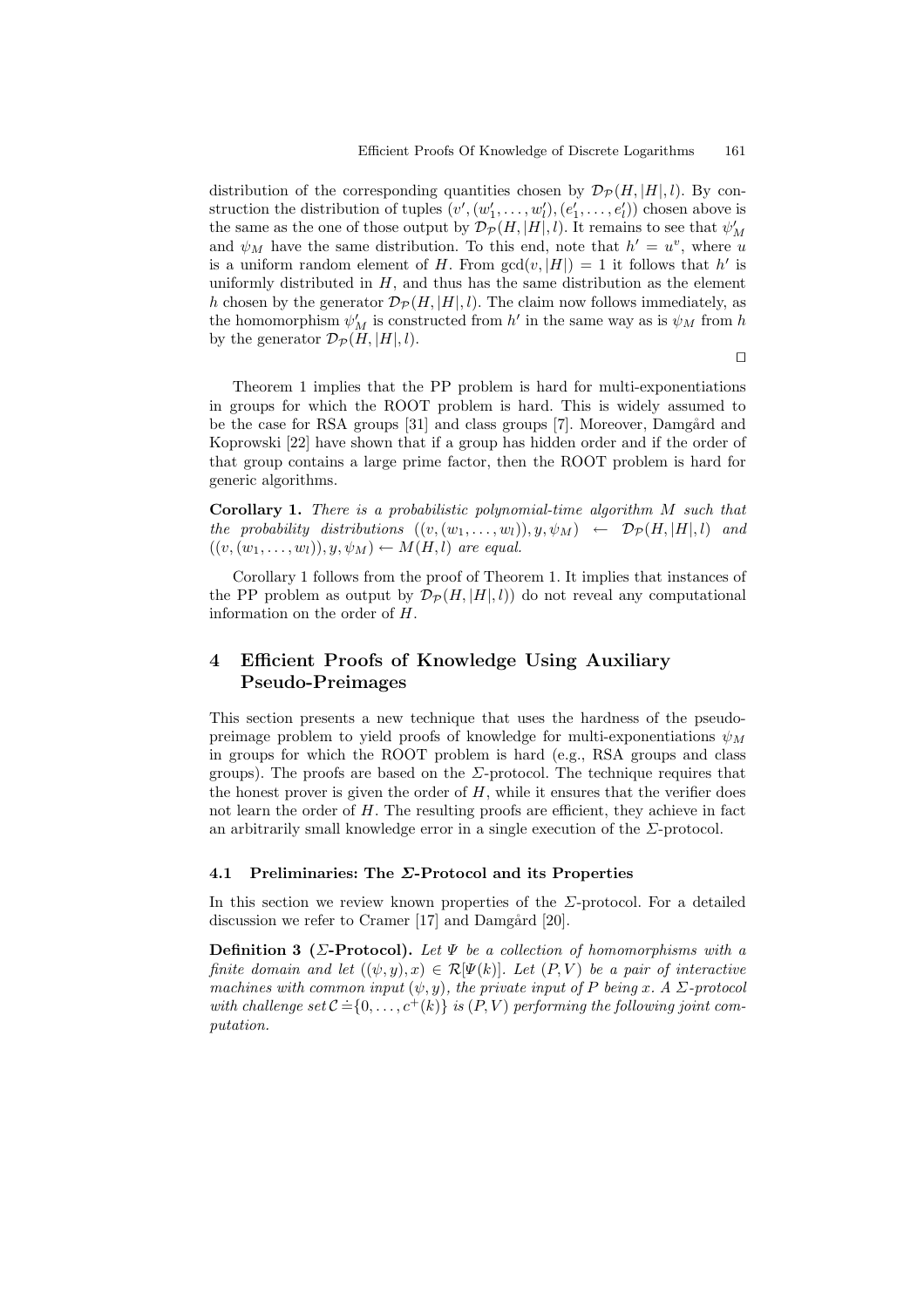- 1. P: Choose  $r \in_U G$ , compute  $t = \psi(r)$ , and send t to V.
- 2. V: Choose  $c \in U \mathcal{C}$  and send c to P.
- 3. P: Set  $s = r + cx$  and send s to V.
- 4. V: If  $\psi(s) = ty^c$  output 1; otherwise output 0.

The Σ-protocol is honest-verifier zero-knowledge but not known to be zeroknowledge unless the cardinality of  $C$  is polynomially bounded in  $k$ . In case one requires real zero-knowledge or the even stronger notion of concurrent zeroknowledge, one can apply one of numerous constructions, e.g., [19, 23, 15]. Most notably, the technique by Damgård [19] achieves concurrent zero-knowledge at almost no computational and communicational overhead. In Definition 3, the  $\Sigma$ protocol is only defined for homomorphisms with a finite domain. However, there is a standard variant of the  $\Sigma$ -protocol that is defined for multi-exponentiations  $\psi_M : \mathbb{Z}^l \to H$  (which have an infinite domain). That variant of the protocol is statistical zero-knowledge instead of perfect zero-knowledge; apart from this, the above comments and results stated in the following are valid for both variants of the  $\Sigma$ -protocol.

We call  $\Psi$  a (collection of) special homomorphisms, if there is a probabilistic polynomial-time algorithm M that on input any  $(\psi, y) \in \mathcal{L}_{\mathcal{R}[\Psi]}$  outputs a pseudopreimage  $(v, w)$  of y under  $\psi$ . The algorithm M is called a pseudo-preimage finder (for  $\Psi$ ). An example of a special homomorphism is the one used in the Schnorr protocol, i.e., the mapping  $\psi : \mathbb{Z}_q \to \mathbb{Z}_p^*$  defined by  $\psi(x) \doteq h^x$  with  $q \mid (p-1)$  and  $|h| = q$ . From the description of this mapping, the pseudopreimage finder can derive  $(q, 0)$ . Now  $y^q = 1 = \psi(0)$  for all  $y \in \text{image}(\psi)$ and therefore the pair  $(q, 0)$  is a pseudo-preimage of y under  $\psi$ . More generally, homomorphisms  $\psi$ :  $G \to H$  for which a multiple of the order image( $\psi$ ) can be efficiently computed from the description of  $\psi$  are easily seen to be special. An example of a special homomorphism with hidden order co-domain is the mapping  $\psi : \mathbb{Z}_n^* \to \mathbb{Z}_n^*$  given by  $\psi(x) \doteq x^e$ , where e is an integer, which is used in the Guillou and Quisquater [27] scheme. For such mappings we have  $y^e = \psi(y)$  and hence  $(y, e)$  is a pseudo-preimage of y under  $\psi$ .

To simplify the subsequent discussion we make the following assumption on collections  $\Psi$  and pseudo-preimage finders M. For  $(\psi, y) \in \mathcal{L}_{\mathcal{R}[\Psi(k)]}$  and  $(v, w) \leftarrow M(\psi, y)$  we assume that the exponents v are all equal for a given value of the security parameter k, i.e., that  $v = v(k)$ . It is straightforward to generalize our discussion and results to the setting where this assumption is not made. Moreover, all known examples of (collections of) special homomorphisms fulfill this assumption.

**Theorem 2.** The  $\Sigma$ -protocol with challenge set  $\mathcal{C} = \{0, \ldots, c^+(k)\}\$ is a proof of knowledge for  $\mathcal{R}[\Psi]$ ,

- (a) with knowledge error  $1/2$  if  $c^+(k) = 1$ .
- (b) with knowledge error  $1/(c^+ + 1)$  if  $\Psi$  is a collection of special homomorphisms and  $c^+(k) < p(k)$ , where  $p(k)$  is the smallest prime dividing the pseudopreimage exponent  $v(k)$  output by a pseudo-preimage finder M for  $\Psi$ .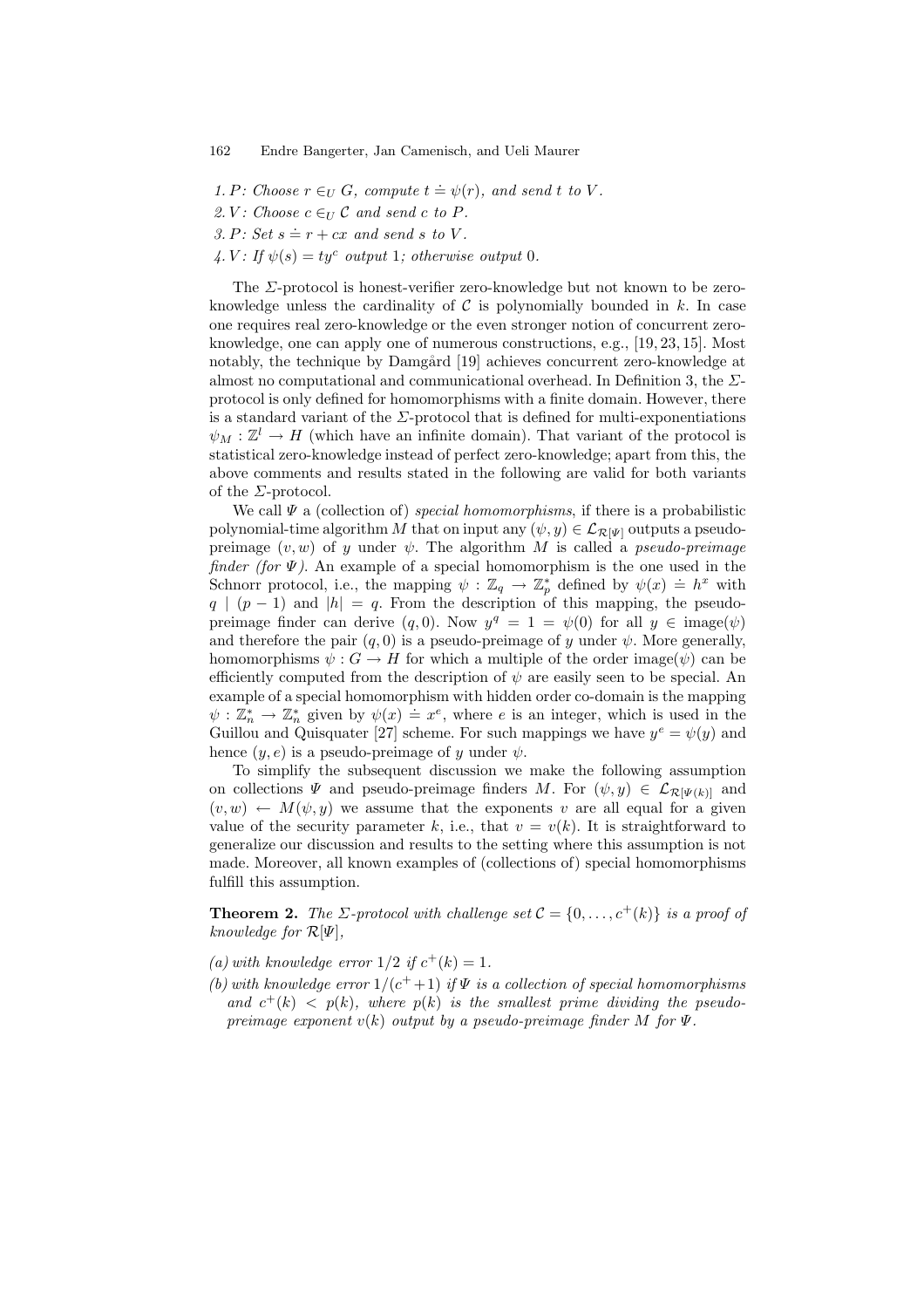Pseudo-preimages have the property that given two (appropriate) pseudopreimages of y under  $\psi$  one can compute a preimage of y as follows.

**Lemma 1 (Shamir's Trick).** Let be given two pseudo-preimages  $(v_1, w_1)$  and  $(v_2, w_2)$  of y for  $\psi$ . If  $gcd(v_1, v_2) = 1$ , then  $x = aw_1 + bw_2$  is a preimage of y under  $\psi$ , where a and b are integers (computed using the extended Euclidean algorithm) such that  $av_1 + bv_2 = 1$ .

*Proof (Theorem 2).* Let us describe a knowledge extractor for the  $\Sigma$ -protocol. Let  $P^*$  be an arbitrary prover that is successful in the  $\Sigma$ -protocol on common input  $(\psi, y) \in \mathcal{L}_{\mathcal{R}[\Psi]}$  and arbitrary private input with probability  $\epsilon > \kappa =$  $1/(c^+ + 1)$ . It is well known that given rewinding access to  $P^*$ , one can obtain a pair of tuples  $(t, c, s)$  and  $(t', c', s')$  that fulfill the verification equation in step 4 of the *Σ*-protocol, with  $t = t'$  and  $c \neq c'$ . We refer to this property of the *Σ*protocol as the collision extractibility property. For a detailed analysis of this property we refer to Damgård [20]. Now, using  $\Delta c \doteq c' - c$  and  $\Delta s \doteq s - s'$ , where wlog we assume  $\Delta c > 0$ , one gets

$$
y^{\Delta c} = \psi(\Delta s). \tag{1}
$$

In the case where the challenge set is  $C = \{0, 1\}$  we have  $\Delta c = 1$  and thus  $y = \psi(\Delta s)$ . This proves part (a) of the theorem. To prove part (b) we may assume that  $\psi$  is special. Now, we in invoke a pseudo-preimage finder for  $\psi$ on input  $(\psi, y)$  to obtain a pseudo-preimage  $(v, w)$  of  $\psi$  under y. Using that  $\Delta c \leq c^+(k)$  and the assumption  $c^+(k) < p(k)$ , it follows that  $gcd(v, \Delta c) = 1$ , and by Lemma 1 we can compute a preimage of y under  $\psi$ .

We call the knowledge extractor described in the proof of Theorem 2 the standard knowledge extractor (for the  $\Sigma$ -protocol). The standard knowledge extractor, informally speaking, is the "only knowledge extractor that is known for the  $\Sigma$ -protocol". More precisely, Cramer [17] points out that all existing knowledge extractors for the  $\Sigma$ -protocol with a challenge set of cardinality larger than two use the collision extractability property, the existence of pseudo-preimage finders for special homomorphisms, and Shamir's trick to compute a preimage.

It is worthwhile to note that the standard knowledge extractor is only successful when the instances (1) of the PP problem (obtained from the prover  $P^*$ ) are easy to solve. In fact, we can distinguish two classes of PP instances that are easy to solve. One class consists of PP problem instances  $((v, w), y, \psi)$  with  $v = 1$ , where w is a preimage of y under  $\psi$ , in which case the PP problem is trivial to solve. The other class consists of easy PP problem instances for special homomorphisms. In fact, let  $\psi$  be a special homomorphism,  $y \in \text{image}(\psi)$ , and  $(v, w)$  be the pseudo-preimage output by a pseudo-preimage finder for  $\psi$ . Then by Lemma 1 all instances  $((v', w'), y, \psi)$  of the PP problem with  $gcd(v, v') = 1$ are easy. The former class of easy instances underlies the proof of part (a) and the latter the proof of part (b) of Theorem 2.

For non-special homomorphisms, such as multi-exponentiations in groups with hidden order, the PP problem instances (1) extracted from the  $\Sigma$ -protocol with non-binary challenge set are not known to be easy. Hence, the standard knowledge extractor does not work for non-special homomorphisms.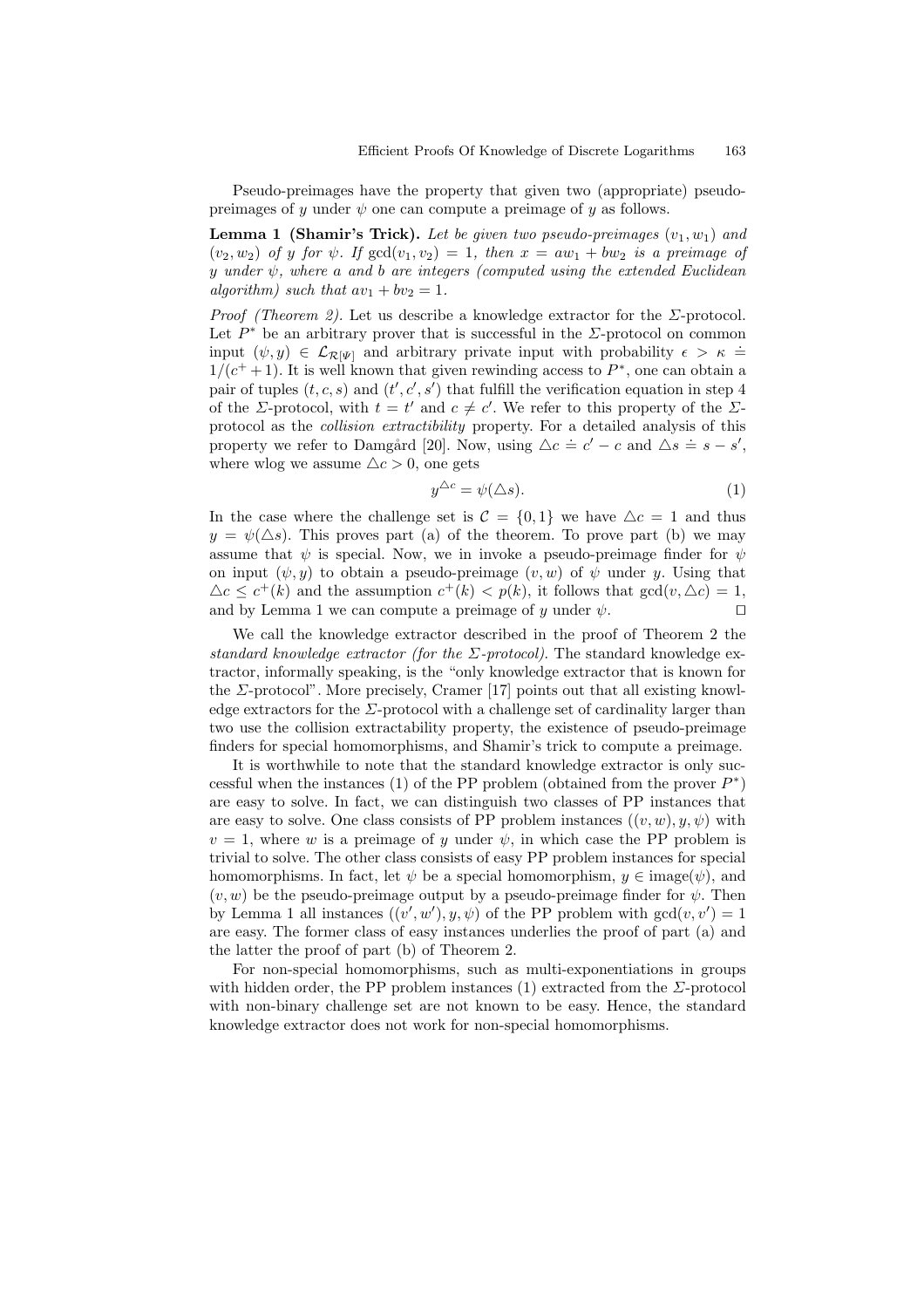#### 4.2 Σ-Protocol with Auxiliary Pseudo-Preimages: Basic Idea

Our idea in the following is to enhance the common input of the  $\Sigma$ -protocol by a pseudo-preimage. That is, we consider the  $\Sigma$ -protocol on common input  $(\psi, y)$  and a pseudo-preimage  $(v, w)$  (of y under  $\psi$ ). The prover's private input remains to be a preimage x (of y under  $\psi$ ). This allows us to obtain proofs of knowledge for non-special homomorphisms using the  $\Sigma$ -protocol with challenge sets of cardinality larger than two.

Let us refer to the pseudo-preimage in the common input as an "auxiliary pseudo-preimage". In fact, auxiliary pseudo-preimages enable us to use the standard knowledge extractor for non-special homomorphisms. This claim is easy to verify: The common input and thus the auxiliary pseudo-preimage is by definition given to the knowledge extractor [4]. We recall that the standard knowledge extractor (described in §4.1) first computes a pseudo-preimage ( $\Delta c, \Delta s$ ) from the prover  $P^*$ . It then uses a second pseudo-preimage to compute the desired preimage using Shamir's trick. For special homomorphisms the second pseudo-preimage can be obtained using a corresponding pseudo-preimage finder. In our approach, this second preimage is the auxiliary preimage contained in the common input. In the following we formalize this idea and discuss under what conditions it can be used to obtain practically useful proofs of knowledge.

**Definition 4.** Let  $v(k)$  be an arbitrary integer parameter and  $\Psi$  a collection **Definition 1:** Let  $c(w)$  be an aroundry margin parameter, and 1 a concentration of homomorphisms. We call  $\mathcal{R}^{(v)}[\Psi] \doteq \{((\psi, y, (v(k), w)), x) : \psi \in \Psi(k), \psi \}$  $G \to H, x \in G, y = \psi(x), \text{ and } (v(k), w) \text{ is a pseudo-preimage of } y \text{ under } \psi \}$  a pseudo-preimage relation.

Note that while in Definition 3 we describe the  $\Sigma$ -protocol only for homomorphism relations, it is clear it is also defined for pseudo-preimage relations  $\mathcal{R}^{(v)}[\Psi]$ (i.e., where the common input is  $(\psi, y, (v, w)) \in \mathcal{L}_{\mathcal{R}^{(v)}[\Psi]}$ ).

**Corollary 2.** The  $\Sigma$ -protocol with challenge set  $\mathcal{C} \doteq \{0, \ldots, c^{+}(k)\}\$ is a proof of knowledge for the pseudo-preimage relation  $\mathcal{R}^{(v)}[\Psi]$  if the smallest prime factor of  $v(k)$  is larger than  $c^+(k)$ . The knowledge error is  $1/(c^+(k)+1)$ .

Corollary 2 follows from the proof of Theorem 2. Let us consider a collection of homomorphisms  $\Psi$ , a homomorphism relation  $\mathcal{R}[\Psi]$ , and the pseudo-preimage relation  $\mathcal{R}^{(v)}[\Psi]$ . We observe that a proof of knowledge for a  $((\psi, y), x) \in \mathcal{R}[\Psi]$ and a proof of knowledge for  $((\psi, y, (v, w)), x) \in \mathcal{R}^{(v)}[\Psi]$  both are proofs of knowledge of a preimage x of y under  $\psi$  (possibly with different knowledge errors). Thus to prove knowledge of a preimage under a homomorphism one can use proofs of knowledge for pseudo-preimage relations. In the following we pursue this idea of using pseudo-preimage relations for proving knowledge of a preimage of a homomorphism. We refer to a proof of knowledge for a collection of homomorphisms  $\Psi$  using a pseudo-preimage relation  $\mathcal{R}^{(v)}[\Psi]$  as a proof of knowledge in the auxiliary setting and call  $\mathcal{R}^{(v)}[\Psi]$  anauxiliary relation.

A desirable property of the auxiliary setting is that it allows one to obtain very efficient proofs of knowledge for *any* homomorphism collection  $\Psi$ . In fact, using the  $\Sigma$ -protocol in the auxiliary setting, we can achieve an arbitrary small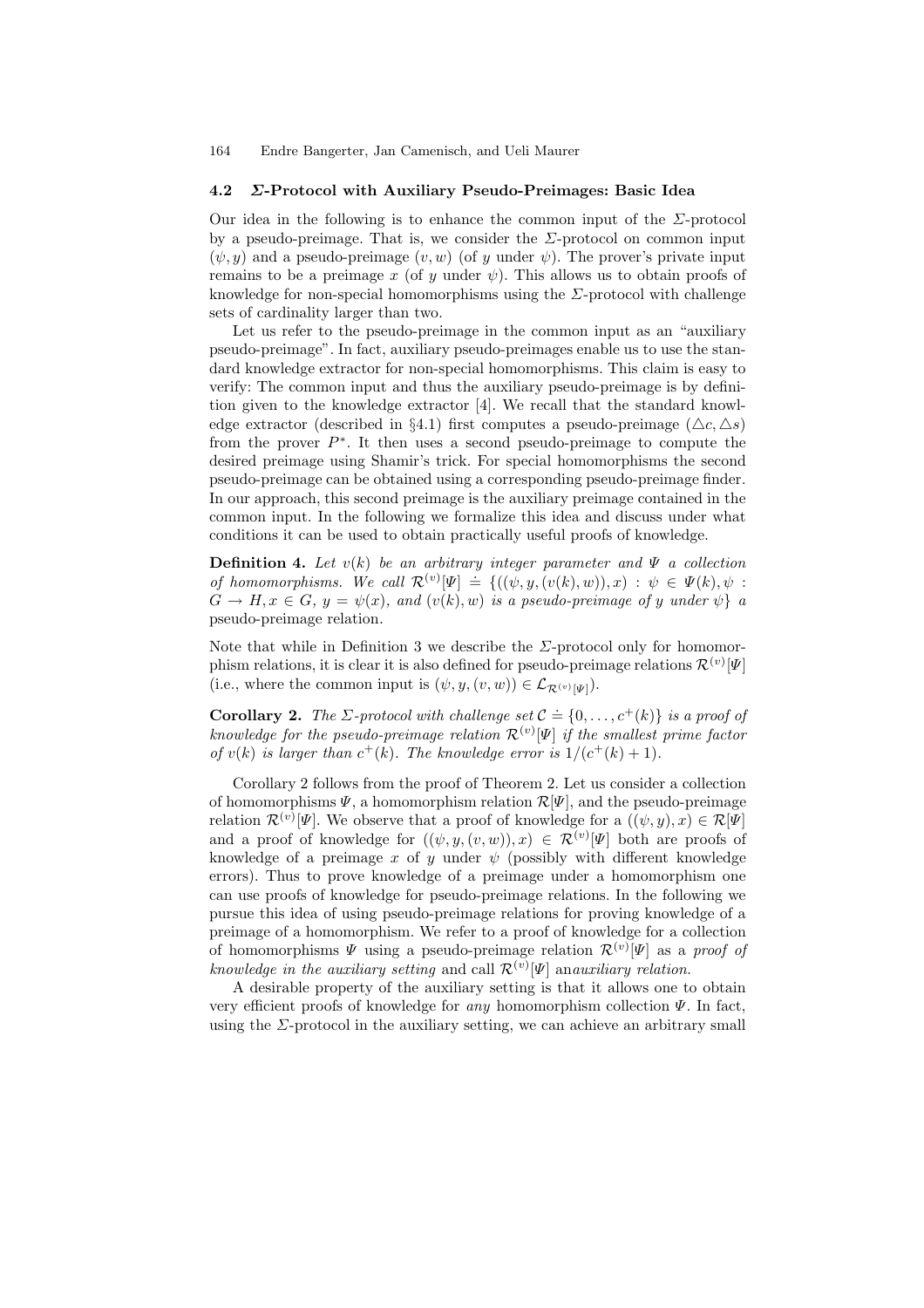knowledge error for any  $\varPsi$  . Therefore, we use the auxiliary relation  $\mathcal{R}^{(v)}[\varPsi],$  where whole expect of order to the set  $v(k)$  is prime, and the  $\Sigma$ -protocol with the challenge set  $C = \{0, \ldots, (v(k) - 1)\}\$ . By Corollary 2, the resulting knowledge error is  $1/v(k)$ , which can be made arbitrarily small by choosing  $v(k)$  appropriately. This is in contrast to existing proofs of knowledge for homomorphisms (i.e., not in the auxiliary setting) based on  $\Sigma$ -protocol, where the knowledge error can not be made arbitrarily small and is in fact often quite large (see Theorem 2).

Our discussion so far was focused on obtaining proofs of knowledge of a preimage. We have seen that within this focus proofs in the auxiliary setting and conventional proofs (i.e., proofs for homomorphism relations without using auxiliary pseudo-preimages) are equivalent and thus one can use the former instead of the latter. However, if we widen our focus, then the auxiliary setting is in general not equivalent to the conventional setting. The reason is that providing auxiliary pseudo-preimages might reveal information that is not available otherwise. For instance, the auxiliary pseudo-preimage could suddenly allow a verifier to compute a preimage from the common input to the  $\Sigma$ -protocol. Thus, in the following we need to additionally consider what (computational) information the prover and the verifier obtain from an auxiliary pseudo-preimage.

# 4.3 Σ-Protocol with Auxiliary Pseudo-Preimages: Applied to Multi-Exponentiations in Hidden Order Groups

In the following we look at proofs of knowledge in the auxiliary setting for multi-exponentiations  $\psi_M : \mathbb{Z}^l \to H$  in groups H for which the ROOT problem is hard. In particular, we consider the information the prover and the verifier can derive from an auxiliary pseudo-preimage. It turns out that, on the one hand, the verifier does not get any additional (computational) information on  $|H|$  and the preimage x. On the other hand, we see that  $|H|$  is required by the (honest) prover.

Let us first consider a (possibly dishonest) verifier in the auxiliary setting. The results from §3 allow us to exclude that the verifier can either compute a preimage or information about the order of H from an auxiliary pseudopreimage. In fact, by Theorem 1 (under the ROOT assumption) it is impossible for the verifier to compute a preimage from a pseudo-preimage, i.e., to solve the PP problem. Concerning the order of  $H$ , Corollary 1 implies that instances of the PP problem for multi-exponentiations in a group  $H$ , and thus the common input to the  $\Sigma$ -protocol in the auxiliary setting, can be generated without knowing the order of  $H$ . Hence, an auxiliary pseudo-preimage gives the verifier no advantage in computing the order of H either. Finally, as the  $\Sigma$ -protocol is (honest verifier) zero-knowledge (c.f. §4.1), the verifier does not get an advantage in computing a preimage or information on the order of  $H$  from running the protocol with the prover.

Next, we consider the information the (honest) prover learns on  $|H|$  in the auxiliary setting. We note that the prover in addition to the common input is also given a preimage as private input. It is easy to see that from the honest prover's input  $(\psi_M, y, (v, w), x) \in \mathcal{R}^{(v)}$  (where  $\psi_M(z) = h^z$ ), one can compute the order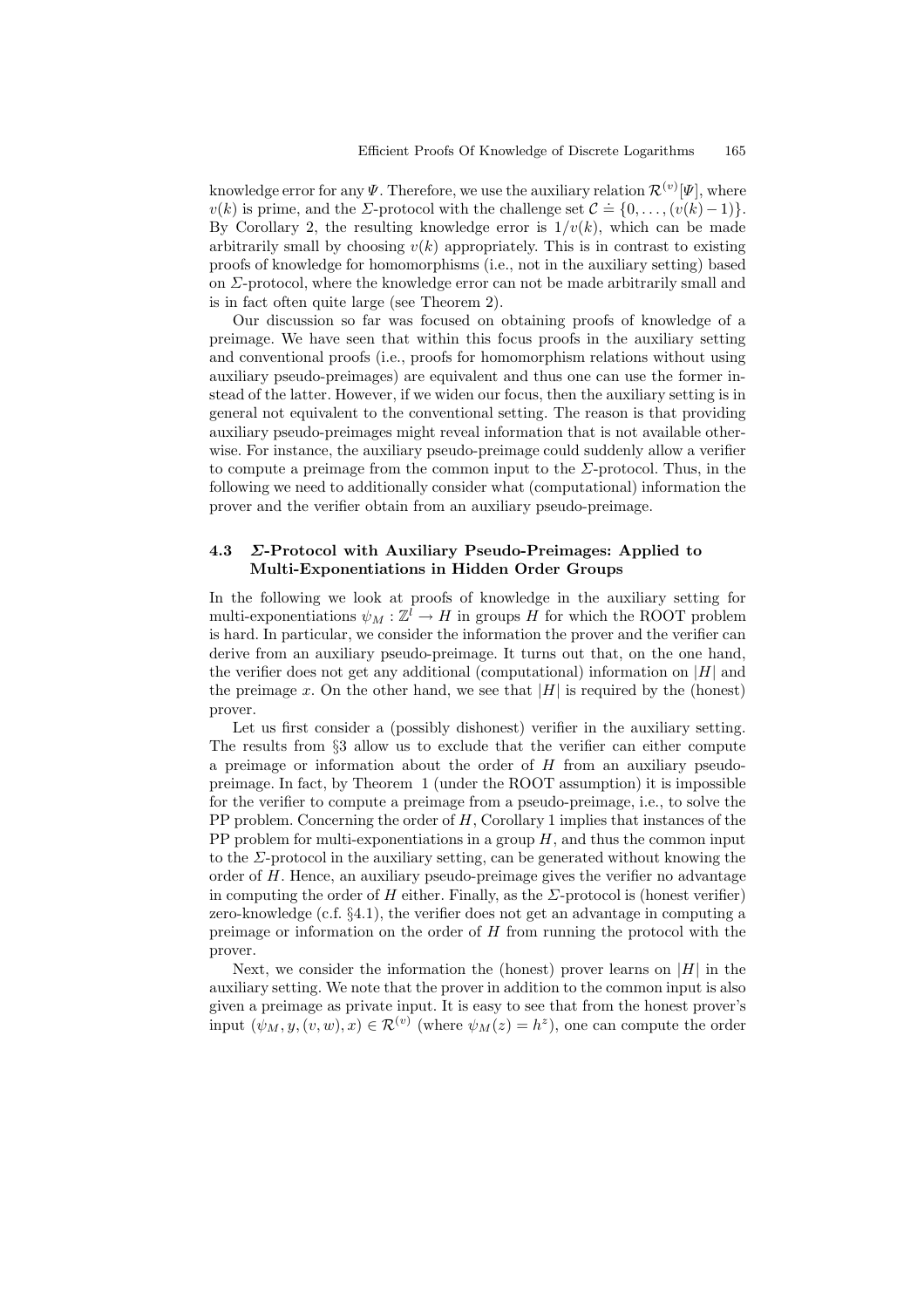of h (assuming  $v \nmid w$ ). Moreover, in certain groups, such as RSA groups with moduli being a safe-prime product, this allows one to factor the modulus and to obtain the group's order. For the case where  $\psi_M$  is a multi-exponentiation, we don't know how to show that the (honest) prover obtains information on  $|H|$ . But neither can we prove that it does not get information on  $|H|$ . Thus, unless we want to put forth a corresponding (and "rather questionable") computational assumption, we should expect that the prover can compute  $|H|$ . Moreover, we only know how to generate the protocol's input in the auxiliary setting, i.e.,  $(\psi_M, y, (v, w), x)$  when the order of H is given. (For a possible way to generate the input we refer to the description of the PP instance generator  $\mathcal{D}_{\mathcal{P}}$  in §3.) Thus, in the context of an application where the input to the  $\Sigma$ -protocol in the auxiliary setting is generated by the (honest) prover, then the (honest) prover explicitly needs to be privy to  $|H|$ .

Finally, we note that if one uses our auxiliary setting to obtain a proof of knowledge as a sub-protocol in some application, one needs to consider the information an auxiliary pseudo-preimage reveals in the context of the whole system– in the same way one has to do this for the image  $\psi$  itself. Such an analysis, however, must be outside the scope of this paper.

A property of practical interest of proofs of knowledge in the auxiliary setting is that one can use techniques from groups with known order for proving relations among preimages of different multi-exponentiations [6, 14]. As an example one can prove knowledge of two discrete logarithms of two different group elements with respect to different bases and also that the discrete logarithms are equal. That is, using notation introduced by Camenisch and Stadler [13], on can realize a proof  $PK(\{\alpha_1, \alpha_2\} : y_1 = h_1^{\alpha_1} \wedge y_2 = h_2^{\alpha_2} \wedge \alpha_1 = \alpha_2\}$ . The approach to obtain such an equality proof in the auxiliary setting is to choose the auxiliary pseudopreimage  $(v, w)$  to be the *same* for  $(y_1, \psi_{M,1}(x_1) = h_1^{x_1})$  and for  $(y_2, \psi_{M,2}(x_2) =$  $h_2^{\{x_2\}}$ . Using this approach it is straightforward to verify that the knowledge extractor indeed is able to find a value  $x = \log_{h_1} y_1 = \log_{h_2} y_2$ .

# 5 The  $\Sigma^+$ -Protocol

In this section we introduce a new protocol that we call the  $\Sigma^+$ -protocol. The  $\Sigma^+$ -protocol is a an efficient zero-knowledge (computational) proof of knowledge for multi-exponentiations  $\psi_M$  in arbitrary groups H and, in particular, in groups with hidden order. The knowledge error of the  $\Sigma^+$ -protocol is governed by the smallest prime in  $|\text{image}(\psi_M)|$ . The computational validity property of the  $\Sigma^+$ -protocol holds under the Strong RSA assumption [3, 24] and under the computational binding property of the commitment scheme used in the protocol. The  $\Sigma^+$ -protocol is a proof of knowledge regardless of whether the prover or the verifier knows the order of H.

Technically, the construction of the  $\Sigma^+$ -protocol takes up and extends ideas underlying the DF scheme  $(c.f. \S 1)$  to obtain standard proofs of knowledge according to [4]. In fact, the  $\Sigma^+$ -protocol can *always* be used to replace the DF scheme to obtain standard proofs of knowledge.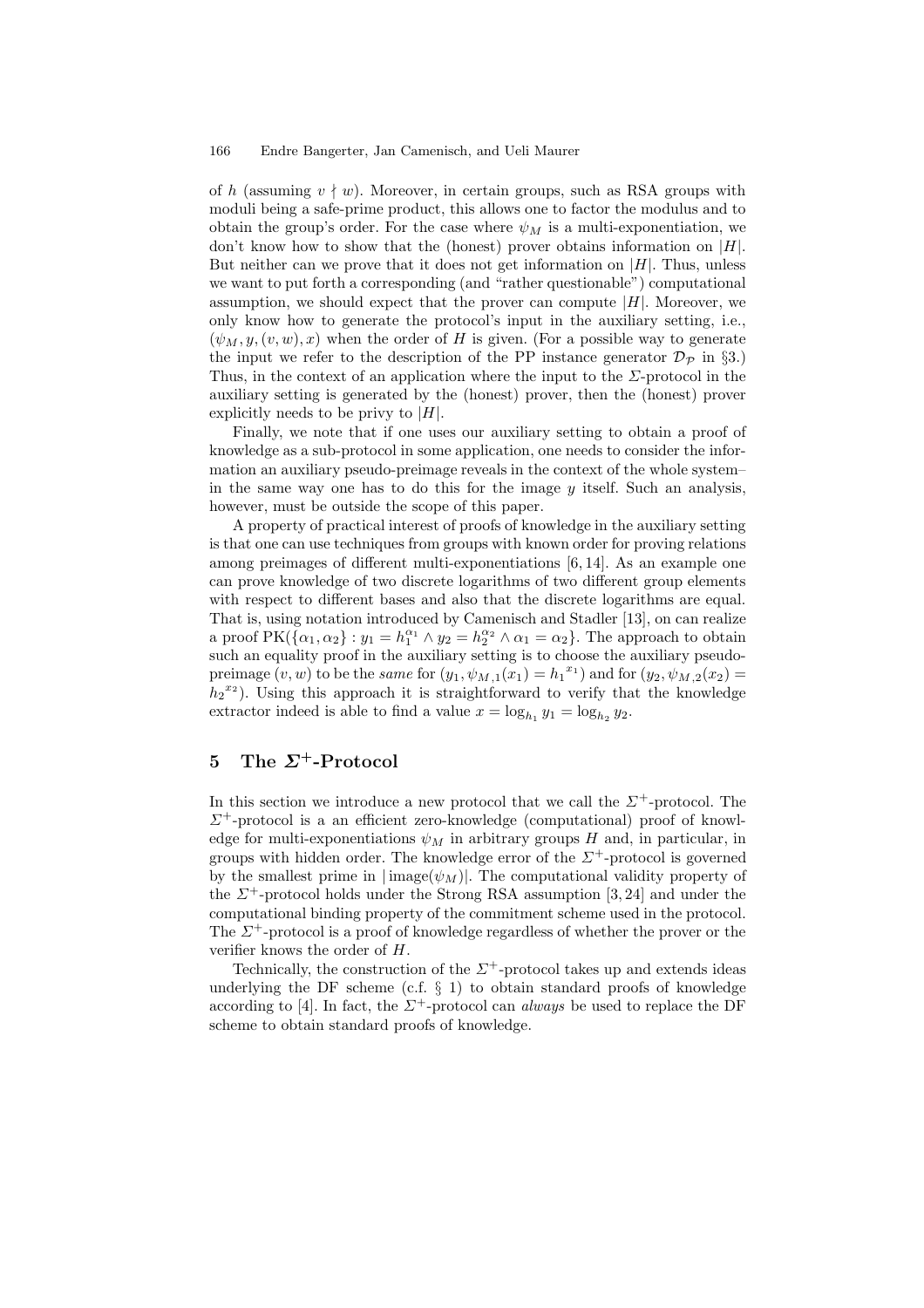Yet, compared to the DF scheme, the  $\Sigma^+$ -protocol works under weaker conditions and hence can be used more broadly. In fact, when applied to a multiexponentiation  $\psi_M : \mathbb{Z}^l \to H$ , the DF scheme requires that H is a group (with hidden order) for which the generalized root assumption<sup>3</sup> holds, and that the prover must not know the order of H. The  $\Sigma^+$ -protocol needs neither of these requirements. Additionally, in certain application scenarios the  $\Sigma^+$ -protocol is more efficient than the DF scheme. We recall that the DF scheme consists of two parts. A rather inefficient setup part that is run once and an efficient proof of knowledge part using the  $\Sigma$ -protocol, which is typically executed several times. The computational cost of the  $\Sigma^+$ -protocol, which is an atomic protocol, is roughly three times the cost of the  $\Sigma$ -protocol. As a consequence, the  $\Sigma^+$ protocol is more efficient than the DF protocol in settings when few proofs of knowledge are required, while the DF scheme is more efficient when one requires many proofs of knowledge.

#### 5.1 Preliminaries

The Strong RSA assumption [3, 24] states that there is a generator  $\mathcal{D}_S(k)$  such that given  $(n, g) \leftarrow \mathcal{D}_{\mathcal{S}}(k)$ , with  $g \in \mathbb{Z}_n^*$ , it is hard to compute a  $u \in \mathbb{Z}_n^*$  and an integer  $e > 1$  fulfilling  $u^e = g$ . In the following we assume that  $n = (2p+1)(2q+1)$ with p, q,  $(2p+1)$ , and  $(2q+1)$  being primes, and that  $g \in QR_n$ , where  $QR_n$  is the subgroup of quadratic residues of  $\mathbb{Z}_n^*$ .

We define a generator  $\mathcal{D}_{\vartheta}(l,k)$  that outputs multi-exponentiations  $\vartheta : \mathbb{Z}^l \to$  $QR_n$  as follows: 1) Choose  $(n, g) \leftarrow \mathcal{D}_{\mathcal{S}}(k)$ . 2) For  $i = 1, \ldots, (l-1)$  choose  $\rho_i \in U$  $[0, 2^k \lfloor n/4 \rfloor]$ . 3) Set  $g_i = g^{\rho_i}$ . 4) Define the multi-exponentiation  $\vartheta(x_1, \ldots, x_l) =$  $g_1^{x_1} \cdot \ldots \cdot \hat{g}_{l-1}^{x_{l-1}} \cdot g^{x_l}$ . 5) Output  $(\vartheta, n)$ . Using this notation the following holds.

**Theorem 3.** Under the Strong RSA assumption, it is hard given  $(n, \vartheta)$   $\leftarrow$  $D_{\vartheta}(l,k)$  to compute a  $y \in \mathbb{Z}_n^*$  and a pseudo-preimage  $(v,(w_1,\ldots,w_l))$  of y under  $\vartheta$  such that  $v \neq 1$  and  $v \nmid w_i$  for some  $i \in \{1, \ldots, l\}.$ 

Theorem 3 underlies the construction of the knowledge extractor of the DF scheme as well as the one for our  $\Sigma^+$ -protocol. A similar statement was recently proved by Camenisch and Shoup [12, Theorem 3].

Let commit  $(\cdot, \cdot)$  be a computationally binding and statistically hiding commitment scheme such as the one by Pedersen [29]. To commit to value  $\gamma$ , one computes  $C \leftarrow \text{commit}(\gamma, r)$ , where r is a random value. To open the commitment C, one reveals  $\gamma$  and r to a verifier, who checks that  $C = \text{commit}(\gamma, r)$ .

### 5.2 The  $\Sigma^+$ -Protocol and its Properties

In this section we define the  $\Sigma^+$ -protocol. For simplicity, we describe the protocol only for simple-exponentiations  $\psi_M(x) \doteq h^x$  with  $h \in H$ . This allows us to focus on the key ideas underlying the protocol construction. It is a straightforward

<sup>&</sup>lt;sup>3</sup> The assumption is that given  $h \in U$  H it is hard to compute an integer  $e \neq 1$  and  $u \in H$  such that  $u^e = h$ .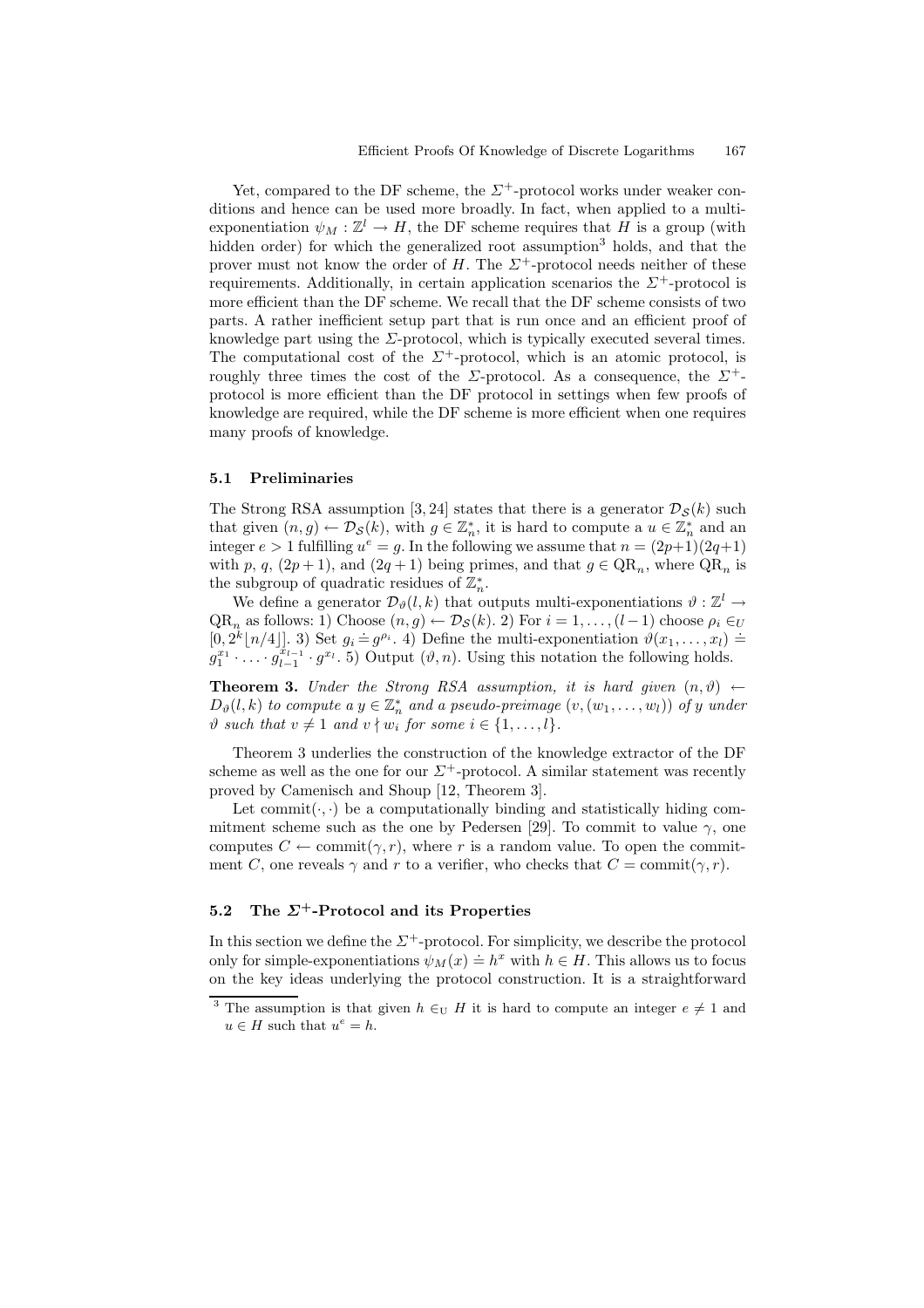exercise to extend the definition of the protocol and the results given below to multi-exponentiations  $\psi_M(x_1, \ldots, x_l) \doteq h_1^{x_1} \cdot \ldots \cdot h_l^{x_l}$  with  $h_1, \ldots, h_l \in H$ . Let  $\Delta x \doteq \Delta x(k)$  and  $l_z \doteq l_z(k)$  denote integer parameters.

**Definition 5** ( $\Sigma^+$ -Protocol). Let  $\Psi$  be a collection of simple-exponentiation homomorphisms and  $((\psi_M, y), x) \in \mathcal{R}[\Psi]$  with  $x \in [-\Delta x, +\Delta x]$ . Let  $(P, V)$  be a pair of interactive Turing machines with common input  $(\psi_M, y)$ , the private input of P being x. A  $\Sigma^+$ -protocol with challenge set  $C = \{0, \ldots, c^+\}$  consists of  $(P, V)$  performing the joint computation described in Fig. 1.

Note that  $x \in [-\Delta x, +\Delta x]$  in Definition 5 is necessary for the  $\Sigma^+$ -protocol to be statistical zero-knowledge (i.e., one needs to know how large  $x$  can be to blind  $x$  in the messages sent by the prover). The tightness of the statistical zero-knowledge property of the  $\Sigma^+$ -protocol is controlled by the parameter  $l_z$ .

Next, we sketch the key features underlying the proof of knowledge and zero-knowledge property of the  $\Sigma^+$ -protocol. Let us therefore consider the  $\Sigma^+$ protocol on input  $((\psi_M, y), x)$ .

First, we look at the proof of knowledge property, i.e., the features that allow us to construct a knowledge extractor. In step 1, the verifier chooses a multiexponentiation  $\vartheta(\cdot, \cdot)$  by executing the steps of the generator  $\mathcal{D}_{\vartheta}(2, k)$  (as defined in the previous section). The description of  $\vartheta(\cdot, \cdot)$  is sent to the prover. In step 2, the prover first computes  $y = \vartheta(x, x)$ , where x is the preimage of y under  $\psi_M$ and  $x$  is random value to ensure that  $y$  does not reveal information about x. Now, we observe that the remainder of step 2 and steps 3, 4, and 7 essentially correspond to two  $\Sigma$ -protocols run in parallel for each of the homomorphisms  $\psi$ and  $\vartheta$ . (For the matter of this observation, we may forget about the commitment commit( $\cdot$ , $\cdot$ ) used in steps 2 and 7, and assume that the message sent at the end of step 2 is  $(t, t)$ .) These two *Σ*-protocols are run in parallel as one would do in a proof of equality in groups of known order to demonstrate that the preimage of y equals the first component of the preimage of  $\gamma$  (cf. [16]). In fact, in all evaluations of  $\psi_M$  and  $\vartheta$  (see steps 2 and 7) the argument of  $\psi_M$  and the first argument of  $\vartheta$  are equal. This allows us to obtain a knowledge extractor for the  $\Sigma^+$ -protocol as follows. As the  $\Sigma$ -protocol uses essentially the same verification equations (step 7) as the  $\Sigma^+$ -protocol, the knowledge extractor can retrieve from a convincing prover a pseudo-preimage  $(\triangle c, \triangle s)$  of y under  $\psi_M$  and a pseudopreimage  $(\triangle c, (\triangle s, \triangle s))$  of y under  $\vartheta$ . That is, we have

$$
y^{\triangle c} = \psi_M(\triangle s) = h^{\triangle s} \tag{2}
$$

$$
\mathsf{y}^{\triangle c} = \vartheta(\triangle s, \triangle \mathsf{s}) = g^{\triangle s} g_1^{\triangle \mathsf{s}}.
$$
\n(3)

As we run the two  $\Sigma$ -protocols in parallel as described above, the same integers  $\Delta c$  and  $\Delta s$  occur in (2) and (3). Now, as  $\vartheta$  was chosen according to  $\mathcal{D}_{\vartheta}(2,k)$ , Theorem 3 implies that in (3) we must have  $\Delta c | \Delta s$  and  $\Delta c | \Delta s$ . Thus, (if we, e.g., additionally assert that  $gcd(\Delta c, | \text{image}(\psi_M) |)=1$ ) the knowledge extractor can compute a preimage  $x = \Delta s / \Delta c$  of y under  $\psi_M$ . Finally we note, that the  $\Sigma^+$ -protocol is not a proof of knowledge for the multi-exponentiation  $\vartheta$ ; the role of  $\vartheta$  is just to enable the construction of the knowledge extractor for  $\psi_M$ .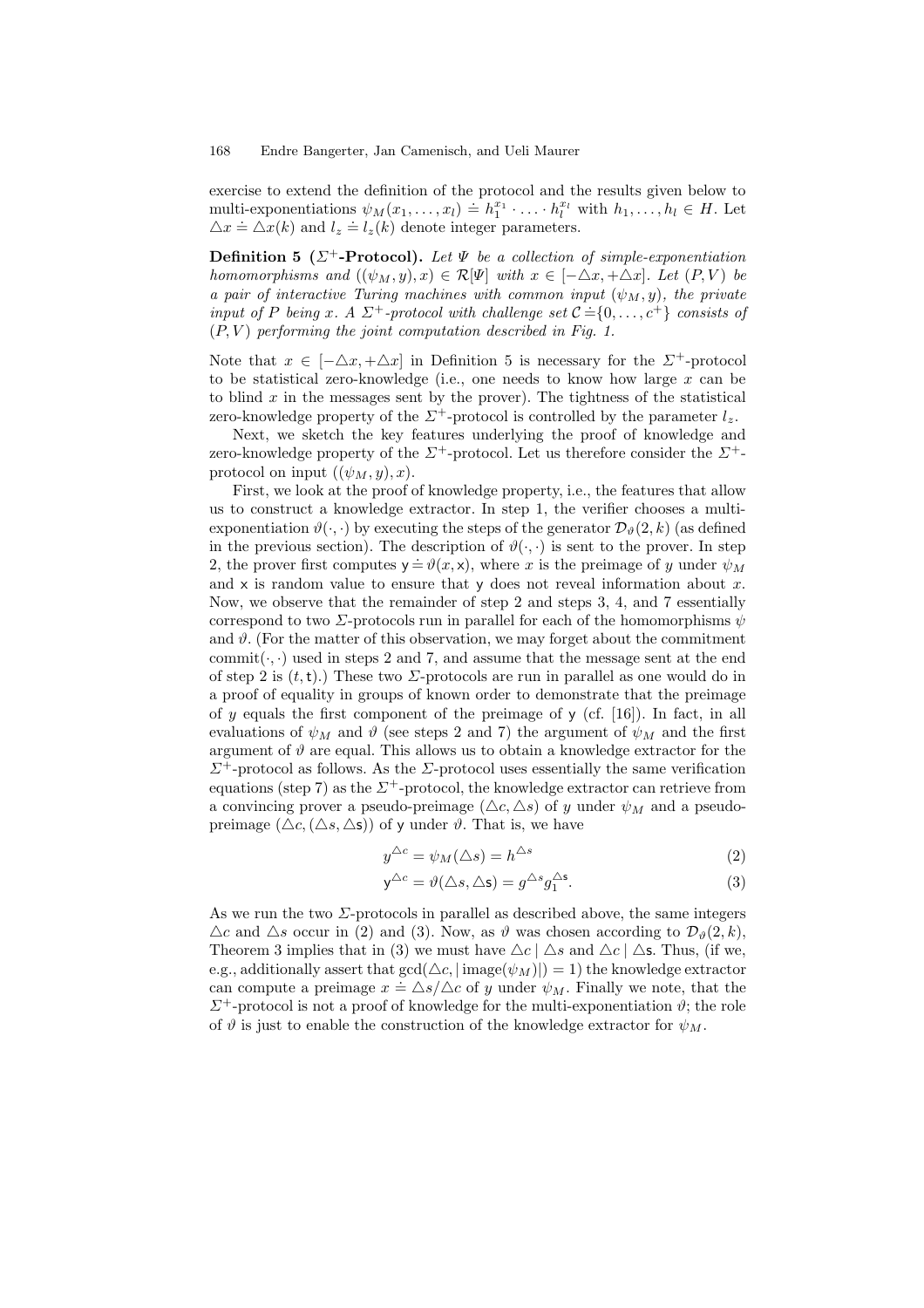| $P((\psi_M, y), x)$                                                                           |                                         | $V(\psi_M, y)$                                                       |
|-----------------------------------------------------------------------------------------------|-----------------------------------------|----------------------------------------------------------------------|
|                                                                                               |                                         | $(n,q) \leftarrow \mathcal{D}_{\mathcal{S}}(k)$                      |
|                                                                                               |                                         | $\rho \in_U [0, 2^k  n/4 ]; g_1 \doteq g^{\rho} \bmod n$             |
|                                                                                               |                                         | $\vartheta(x_1, x_2) \doteq q_1^{x_1} q^{x_2} \bmod n$               |
| 2.                                                                                            | $(g_1, g, n)$                           |                                                                      |
| $x \in U$ [0,  n/4 ]; $y = \vartheta(x,x)$                                                    |                                         |                                                                      |
| $r \in_{U} [-2^{l_z} c^+ \triangle x, 2^{l_z} c^+ \triangle x]; t \doteq \psi_M(r)$           |                                         |                                                                      |
| $r \in U$ $[-2^{l_z} c^+  n/4 ], 2^{l_z} c^+  n/4 ]; t \stackrel{\text{.}}{=} \vartheta(r,r)$ |                                         |                                                                      |
| Choose $r_y$ ; $\bar{y} \doteq$ commit(y, $r_y$ )                                             |                                         |                                                                      |
| Choose $r_t$ ; $\overline{t} \doteq$ commit $(t, r_t)$                                        |                                         |                                                                      |
|                                                                                               | $(\bar{\mathsf{y}},\bar{\mathsf{t}},t)$ |                                                                      |
|                                                                                               |                                         | $c \in U \mathcal{C} = \{0, \ldots, c^+\}$                           |
| 4.                                                                                            | $\boldsymbol{c}$                        |                                                                      |
| $s = r + cx$                                                                                  |                                         |                                                                      |
| $s = r + cx$                                                                                  |                                         |                                                                      |
|                                                                                               | (s, s)                                  | 5.                                                                   |
| 6.                                                                                            |                                         |                                                                      |
| If $g_1 \not\equiv g^{\rho} \pmod{n}$ , then halt.                                            |                                         |                                                                      |
|                                                                                               | $((t, r_t), (y, r_y))$                  | 7.                                                                   |
|                                                                                               |                                         | If the equalities                                                    |
|                                                                                               |                                         | $\bar{y} = \text{commit}(y, r_y); \ \bar{t} = \text{commit}(t, r_t)$ |
|                                                                                               |                                         | $\psi_M(s) = ty^c$ ; $\vartheta(s, s) \equiv ty^c \pmod{n}$          |
|                                                                                               |                                         | hold, then output 1; else output 0                                   |
|                                                                                               |                                         |                                                                      |

Fig. 1. Description  $\Sigma^+$ -Protocol

It remains to discuss the statistical zero-knowledge property of the  $\Sigma^+$ protocol. We have seen that for the knowledge extractor to work, the prover needs to provide to the verifier the values  $(t, s)$  and  $(t, (s, s))$  that fulfill the verification equations in step 7. As these are the same verification equations as for the Σ-protocol, we can use the standard zero-knowledge simulation technique for the *Σ*-protocol, i.e., given  $(\psi_M, y)$  and  $(\vartheta, y)$  we can simulate tuples  $(t, c, s)$  and  $(t, c, (s, s))$  fulfilling the respective verification equations. This approach works fine for given  $(\psi_M, y)$  and  $(\vartheta, y)$ , respectively. However, in the  $\Sigma^+$ -protocol  $(\vartheta, y)$ are chosen within the protocol. Thus, for the  $\Sigma^+$ -protocol to be zero-knowledge,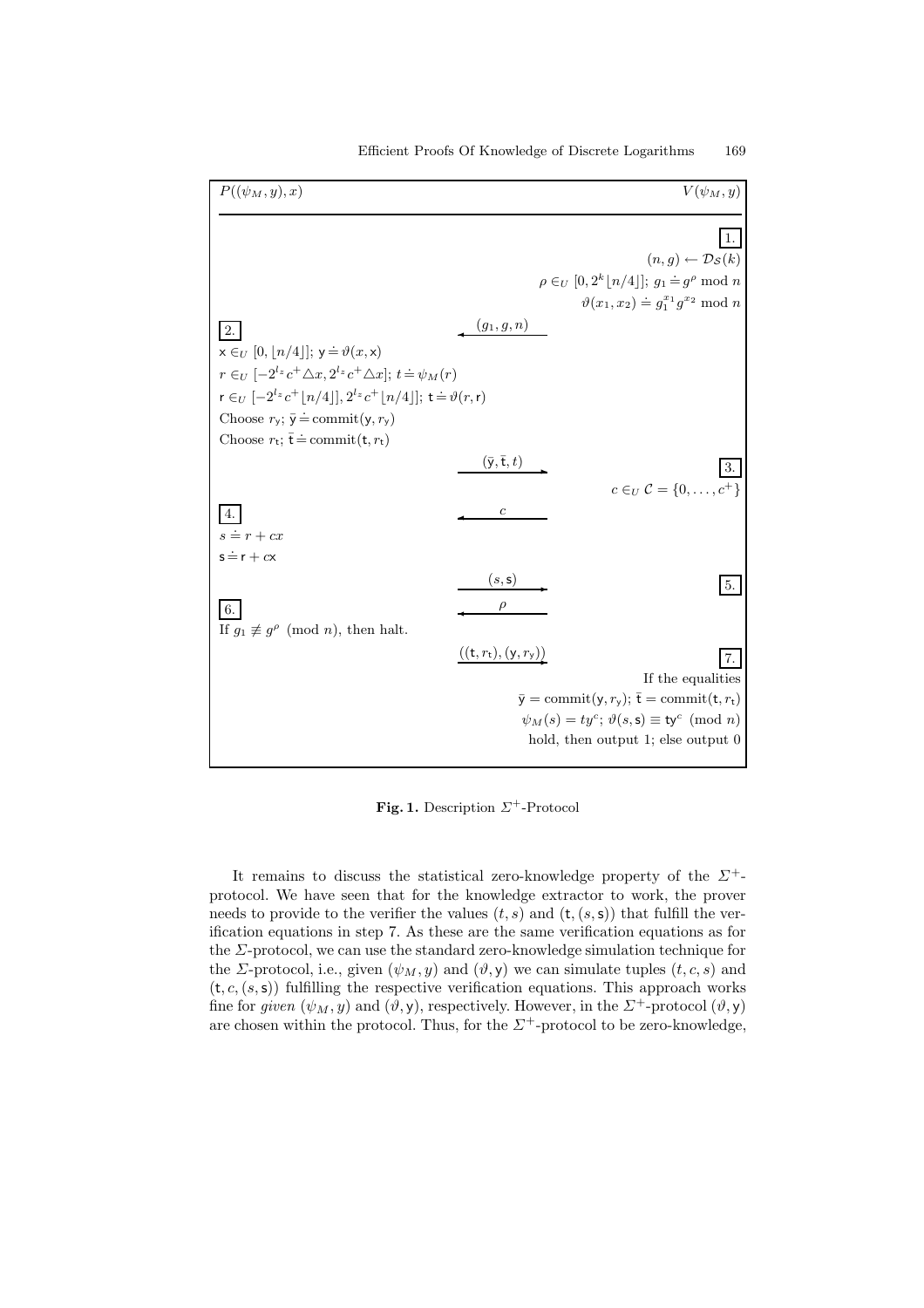we additionally need to simulate the choices of y. Choices of y can be easily simulated when  $\vartheta(x_1, x_2) = g_1^{x_1} g^{x_2}$  is formed correctly, i.e.,  $g_1 \in \langle g \rangle$ . Then, over the choices of x,  $y = \vartheta(x, x) = g_1^x g^x$  is a uniform random element in  $\langle g \rangle$  (we recall that  $x \in U$  [0, |n/4|] is statistically close to uniform on  $\mathbb{Z}_{|g|}$ ). However, a dishonest verifier could choose a malformed  $\vartheta$  such that  $y = \vartheta(x, x)$  would leak information about the preimage  $x$  and thus ruin the zero-knowledge property of the  $\Sigma^+$ -protocol. To overcome this problem, we use the commitment scheme commit( $\cdot$ , $\cdot$ ) as follows. In step 2, the prover does not know whether  $\vartheta$  is correctly chosen, and thus only sends the commitments to t and y instead of these values themselves. Then, in steps 5 and 6 the verifier convinces the prover that  $\vartheta$  is correctly formed., i.e., that  $g_1 \in \langle g \rangle$ . To this end, it sends the discrete logarithm  $\rho$  of  $g_1$  with respect to g to the prover. Finally, when the prover is convinced of the correctness of  $\vartheta$ , it opens the commitments from step 2 and reveals the values t and y. It is important that the verifier reveals the discrete logarithm  $\rho$ only after the prover has answered the challenge (steps 3 and 4). This is because for Theorem 3 to be applicable in the construction of the knowledge extractor,  $\Delta s$  and  $\Delta s$  in (3) and thus s and s in step 4 of the protocol need to be computed by the prover without being given the discrete logarithm  $\rho$ . (In fact, Theorem 3) does not hold when one is given the discrete logarithms (with respect to some base element) of the  $q_i$  defining  $\vartheta$ ).

Note that the simulator sketched above only works when the cardinality of  $\mathcal C$  is bounded by some polynomial in the security parameter. This is because the simulator needs to be able to guess the challenge value for which it computes the simulated view. However, applying Damgård's technique [19], we turn the  $\Sigma^+$ -protocol into a concurrent-zero knowledge protocol simply by additionally committing to  $t$  in step 2 and correspondingly open the commitment in step  $6$ . Now, along the lines sketched above one can prove the following theorem.

**Theorem 4.** Let  $\Psi$  be a collection of simple-exponentiation homomorphisms and  $c^+(k)$  be a positive integer parameter such that for any  $\psi_M \in \Psi(k)$ ,  $c^+(k)$ is smaller than the smallest prime dividing  $|\text{image}(\psi_M)|$ . Then the  $\Sigma^+$ -protocol with challenge set  $C = \{0, \ldots, c^{+}(k)\}$  is a computational proof of knowledge for  $\mathcal{R}[\Psi]$ . The computational validity property holds under the computational binding property of the commitment scheme and the Strong RSA assumption. The knowledge error is  $1/|\mathcal{C}| + 1/p(k)$ , where  $p(\cdot)$  is an arbitrary polynomial.

Let us conclude with a technical remark. Consider the DF scheme and the  $\Sigma^+$ -protocol computed for, e.g., common input a simple-exponentiation  $\psi_M(x) = h^x$  and an image element y. We note that the knowledge extractors of both schemes rely on obtaining a pseudo-preimage  $(\triangle c, \triangle s)$  of y under  $\psi_M$ , i.e.,  $y^{\Delta c} = h^{\Delta s}$  such that the divisibility  $\Delta c \mid \Delta s$  (which allows one to compute a preimage of y) holds. (In fact, the  $\Sigma^+$ -protocol can guarantee the divisibility under weaker conditions.) Technically, this is the reason why the  $\Sigma^+$ -protocol works in all cases where the DF scheme is known to work. In particular, the  $\Sigma^+$ protocol can also be used to obtain so called interval or range proofs [5]. Finally, the DF scheme is often considered under different conditions than formulated in Theorem 4, allowing one, e.g., only to prove that one knows b and z such that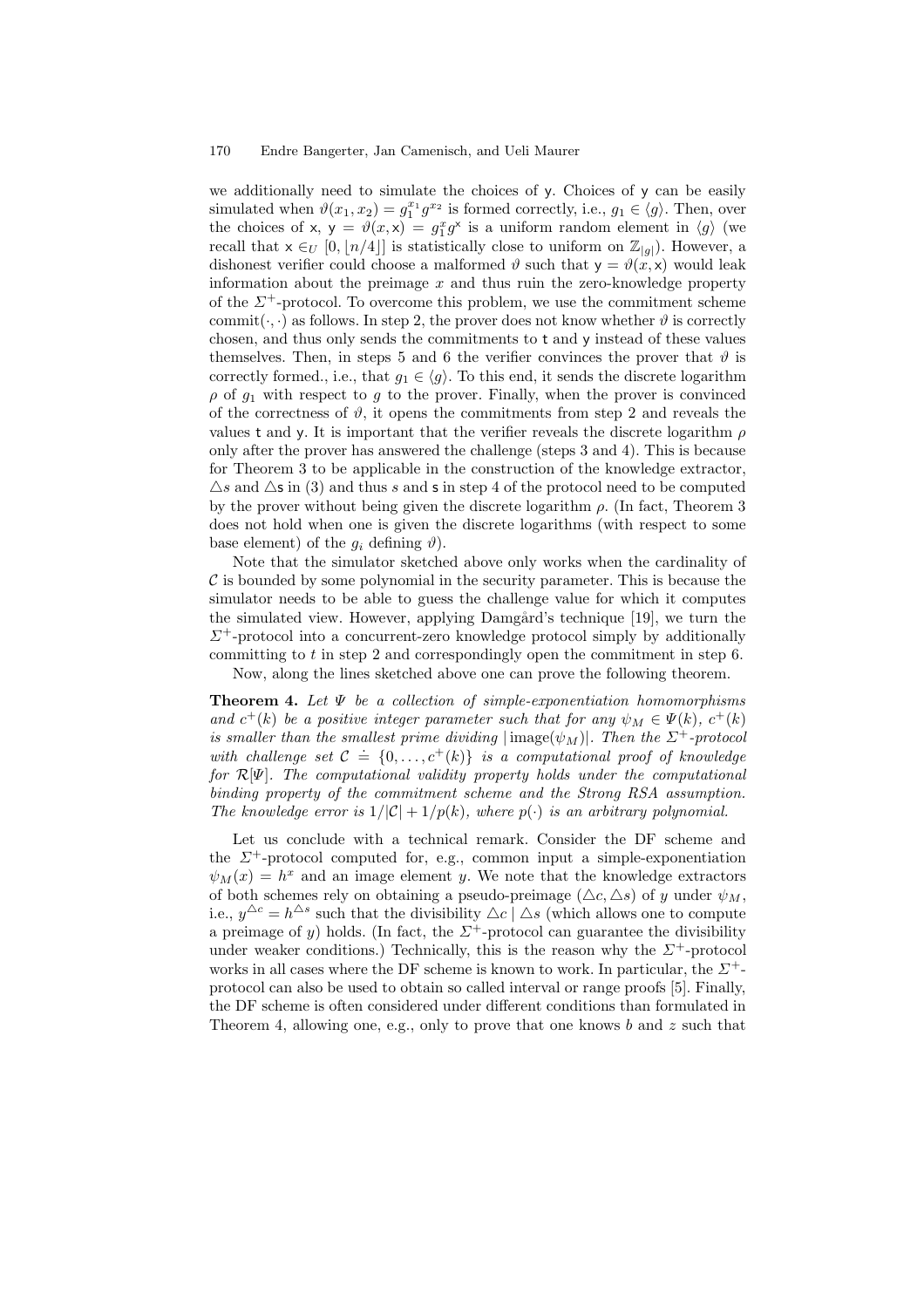$y = bh^z$  with  $b^2 = 1$ . Given the foregoing observation, it is clear that such proofs can also be obtained using the  $\Sigma^+$ -protocol.

# References

- 1. G. Ateniese. Efficient verifiable encryption (and fair exchange) of digital signatures. In Proc. 6th ACM Conference on Computer and Communications Security, pp. 138–146. ACM press, Nov. 1999.
- 2. G. Ateniese, J. Camenisch, M. Joye, and G. Tsudik. A practical and provably secure coalition-resistant group signature scheme. In Advances in Cryptology CRYPTO 2000, vol. 1880 of Lecture Notes in Computer Science, pp. 255–270. Springer Verlag, 2000.
- 3. N. Bari´c and B. Pfitzmann. Collision-free accumulators and fail-stop signature schemes without trees. In Advances in Cryptology —  $EUROCRYPT'$  '97, vol. 1233 of LNCS, pp. 480–494. Springer Verlag, 1997.
- 4. M. Bellare and O. Goldreich. On defining proofs of knowledge. In Advances in  $Cryptology - CRYPTO'$  92, vol. 740 of Lecture Notes in Computer Science, pp. 390–420. Springer-Verlag, 1992.
- 5. F. Boudot. Efficient proofs that a committed number lies in an interval. In Advances in Cryptology — EUROCRYPT 2000, vol. 1807 of Lecture Notes in Computer Science, pp. 431–444. Springer Verlag, 2000.
- 6. S. Brands. Rapid demonstration of linear relations connected by boolean operators. In Advances in Cryptology — EUROCRYPT '97, vol. 1233 of Lecture Notes in Computer Science, pp. 318–333. Springer Verlag, 1997.
- 7. J. Buchmann and H. C. Williams. A key-exchange system based on imaginary quadratic fields. Journal Of Cryptology,  $1(2):107 - 118$ , 1998.
- 8. J. Camenisch and A. Lysyanskaya. Efficient non-transferable anonymous multishow credential system with optional anonymity revocation. In Advances in Cryp $tology - EUROCRYPT 2001$ , vol. 2045 of *LNCS*, pp. 93–118. Springer Verlag, 2001.
- 9. J. Camenisch and A. Lysyanskaya. An identity escrow scheme with appointed verifiers. In Advances in Cryptology — CRYPTO 2001, vol. 2139 of LNCS, pp. 388–407. Springer Verlag, 2001.
- 10. J. Camenisch and A. Lysyanskaya. Dynamic accumulators and application to efficient revocation of anonymous credentials. In Advances in Cryptology  $-$  CRYPTO 2002, vol. 2442 of LNCS, pp. 61–76. Springer Verlag, 2002.
- 11. J. Camenisch and M. Michels. A group signature scheme with improved efficiency. In Advances in Cryptology — ASIACRYPT '98, vol. 1514 of LNCS, pp. 160–174. Springer Verlag, 1998.
- 12. J. Camenisch and V. Shoup. Practical verifiable encryption and decryption of discrete logarithms. In Advances in Cryptology — CRYPTO 2003, vol. 2729 of LNCS, pp. 126–144, 2003.
- 13. J. Camenisch and M. Stadler. Efficient group signature schemes for large groups. In Advances in Cryptology — CRYPTO '97, vol. 1296 of Lecture Notes in Computer Science, pp. 410–424. Springer Verlag, 1997.
- 14. J. L. Camenisch. Group Signature Schemes and Payment Systems Based on the Discrete Logarithm Problem. PhD thesis, ETH Zürich, 1998. Diss. ETH No. 12520, Hartung Gorre Verlag, Konstanz.